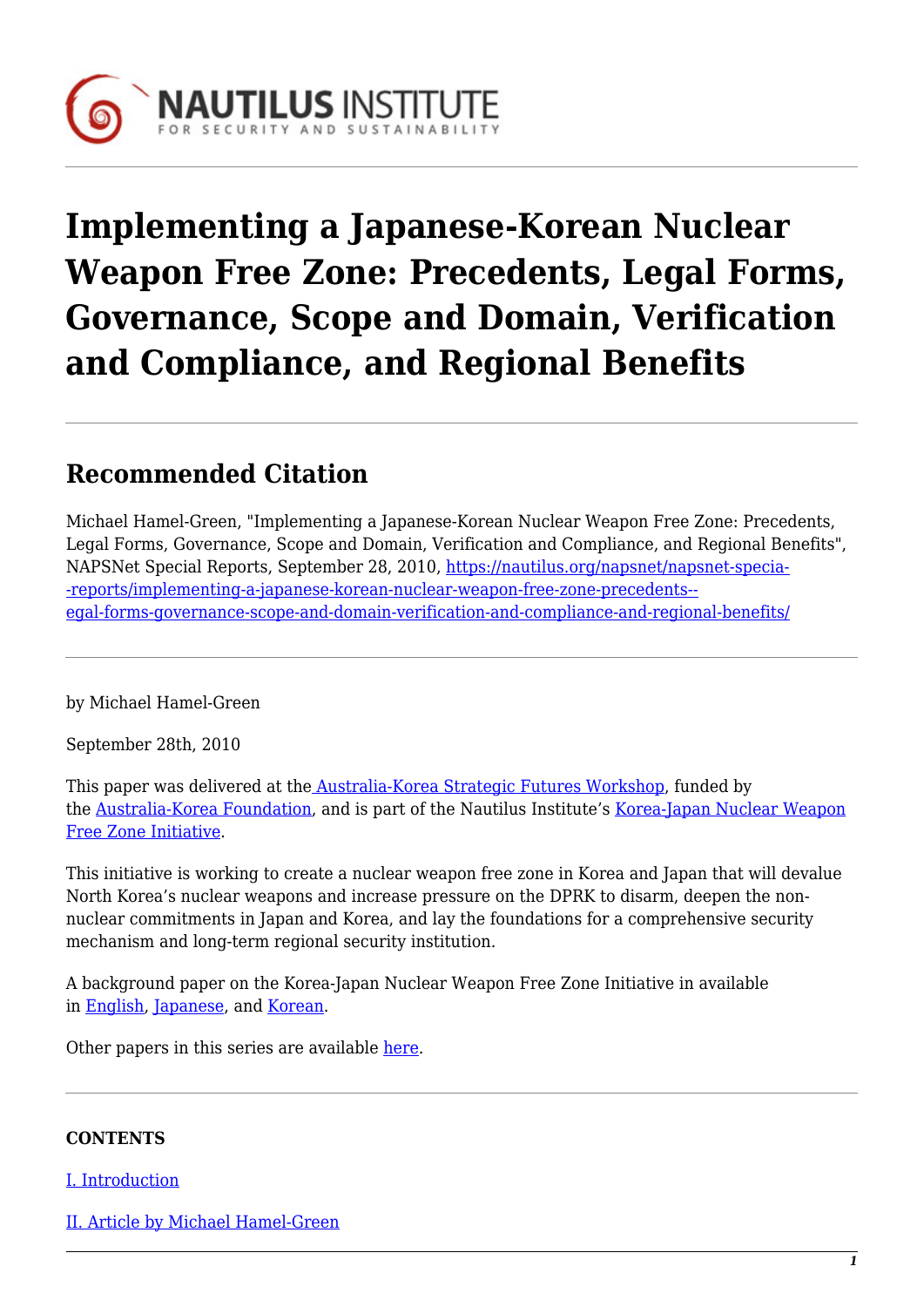#### <span id="page-1-0"></span>**I. Introduction**

Michael Hamel-Green, Dean of and Professor in the Faculty of Arts, Education and Human Development, Victoria University, writes, "The time is now ripe for the leaderships in Korea and Japan to show the same kind of vision that Brazilian and Argentina leaders showed in the early 1990s in averting a nuclear arms race that would have undermined their economic development at the same time as risking future nuclear conflict… we now have a new window of opportunity for denuclearization of Northeast Asia despite the current crisis in relations between the two Koreas."

The views expressed in this article are those of the author and do not necessarily reflect the official policy or position of the Nautilus Institute. Readers should note that Nautilus seeks a diversity of views and opinions on contentious topics in order to identify common ground.

#### <span id="page-1-1"></span>**II. Article by Michael Hamel-Green**

"Implementing A Japanese-Korean Nuclear Weapon Free Zone: Precedents, Legal Forms, Governance, Scope And Domain, Verification And Compliance, And Regional Benefits" By Michael Hamel-Green

#### **1.Introduction**

The Korean Peninsula has experienced a succession of crises and tensions over the decades since the 1950-53 Korean War. Over the last decade, the 2003 North Korean withdrawal from the Non-Proliferation Treaty, the North Korean 2006 and 2009 nuclear tests, and the 2010 North Korean torpedoing of South Korea's Cheonan, have created renewed tension and military confrontation on the Peninsula, and regional and international concern over the growing nuclear threat in and from the region.

Yet the very risks that ongoing deterioration in relations may escalate into actual nuclear exchanges that could endanger millions of people within this densely populated region require the redoubling rather than abandonment - of efforts to find diplomatic solutions.

As Joel Wit notes:

A serious initiative to build better relations could eventually make headway. And it is very possible that, as relations improve, the North Koreans may be persuaded to accept a step-by-step process of increasingly tight, verifiable controls on their nuclear program, and on their dangerous exports. While this process would not eliminate all of North Korea's nuclear weapons right away, as trust is restored, the North may reach a point where it no longer sees them as vital to its national security. But our immediate focus should be on the journey toward denuclearization, not on the final destination…In the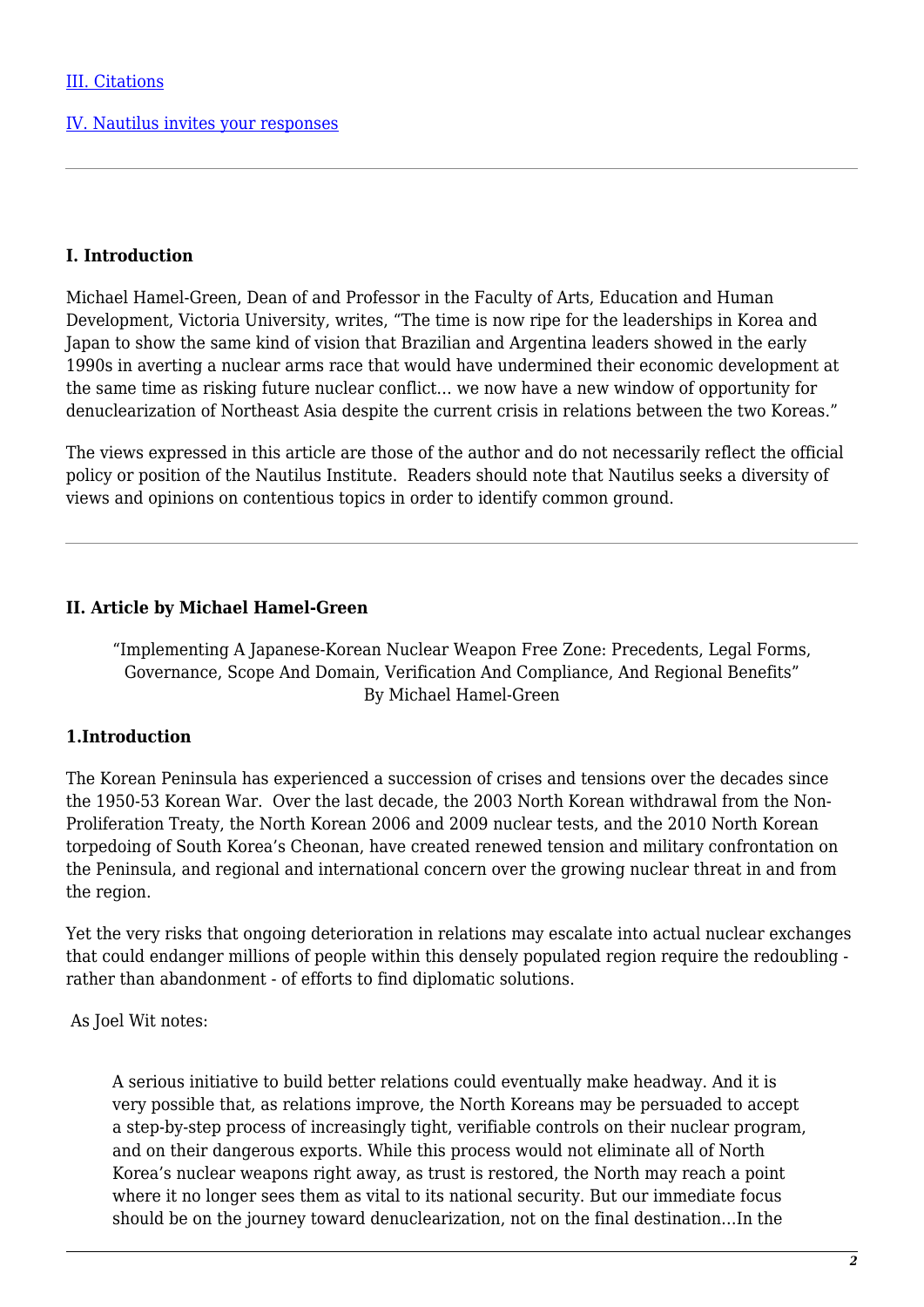aftermath of the Cheonan sinking, the United States and South Korea must recognize that a return to dialogue would serve our interests. It is the only realistic way to rein in North Korea's objectionable activities.[\[1\]](#page-16-1)

Part of what needs to be considered in diplomatic initiatives to address the raft of issues creating fear and insecurity in the region is the degree to which the regional states, North Korea included, feel their very existence to be threatened. In a detailed study of US strategy towards North Korea, Wit noted the importance of considering not only US and allied security interests, but also North Korean underlying security concerns, particularly in relation to securing a peace treaty ending the Korean War. The decades-long process of military and nuclear encirclement of North Korea, coupled with implicit or external threats to use nuclear weapons against it even in the context of a conventional threat, has had its mirroring in North Korea efforts to reach nuclear-self sufficiency as a means to assuring its own survival. As Wit notes, diplomacy does not have to be predicated on an all or nothing stance. The Obama Administration policy of "strategic patience" can become an excuse for not undertaking the difficult diplomatic work of finding incremental steps and phases that can take the region back from the brink of hostilities and potential catastrophe.

Beyond the North-South conflict on the Korean Peninsula, there is a longer term problem of Korean-Japanese relations, with or without Korean reunification. Both Japan and South Korea have the capacity to rapidly develop and acquire nuclear weapons. Indeed, South Korea has in previous years embarked on nuclear weapon research programs.<sup>[2]</sup> While Japan is currently bound by its three nonnuclear principles, it has very substantial stockpiles of fissile plutonium and all the technical capacity to acquire large nuclear weapon inventories and missile delivery capabilities. North Korean nuclear acquisition could well provide the rationale, whether justified or as a pretext, for either or both to acquire nuclear weapons. Just as India initially acquired nuclear weapons in response to Chinese nuclear weapons, and then found itself locked in a deadly proliferation race with Pakistan, so South Korea and Japan may, in the not too distant future, find themselves locked in similarly ominous, if originally unintended, nuclear competition. The lack of fully-fledged reconciliation between Japan and the two Koreas following Japanese invasion and occupation of the Peninsula in the Second World War suggests that there could be foundations for intensified nuclear rivalry between these regional states.

At the May 2010 Non-Proliferation Treaty (NPT) Review Conference in New York, there was unanimous agreement on the role of regional nuclear free zones (NWFZ) as an important element in contributing to regional peace and security and to the wider goal of eliminating nuclear weapons. In the 22-point action plan adopted by the Conference, Point 10 calls upon "All States [to] encourage the establishment of further nuclear-weapon-free zones where appropriate on the basis of arrangements freely arrived at amongst States of the region concerned". In the case of another major conflict region where proliferation has already occurred, the Middle East, the Conference unanimously moved towards the strategy of seeking to establish a Middle East Weapons of Mass Destruction Free Zone through the further convening of a regional conference on the proposal to be held in 2012. A further development evident at the Conference was a far more supportive approach to supporting and extending NWFZs on the part of the US Obama Administration compared to the previous Bush Administration. As US Ambassador Glyn Davies declared at the Conference on May 10, 2010:

The United States believes that Nuclear Weapon Free Zone Treaties (NWFZs) can contribute to regional as well as international peace, security, and stability. Protocols to NWFZs Treaties provide legally binding assurances to the parties to the zone against the threat or use of nuclear weapons against them. The United States makes its decisions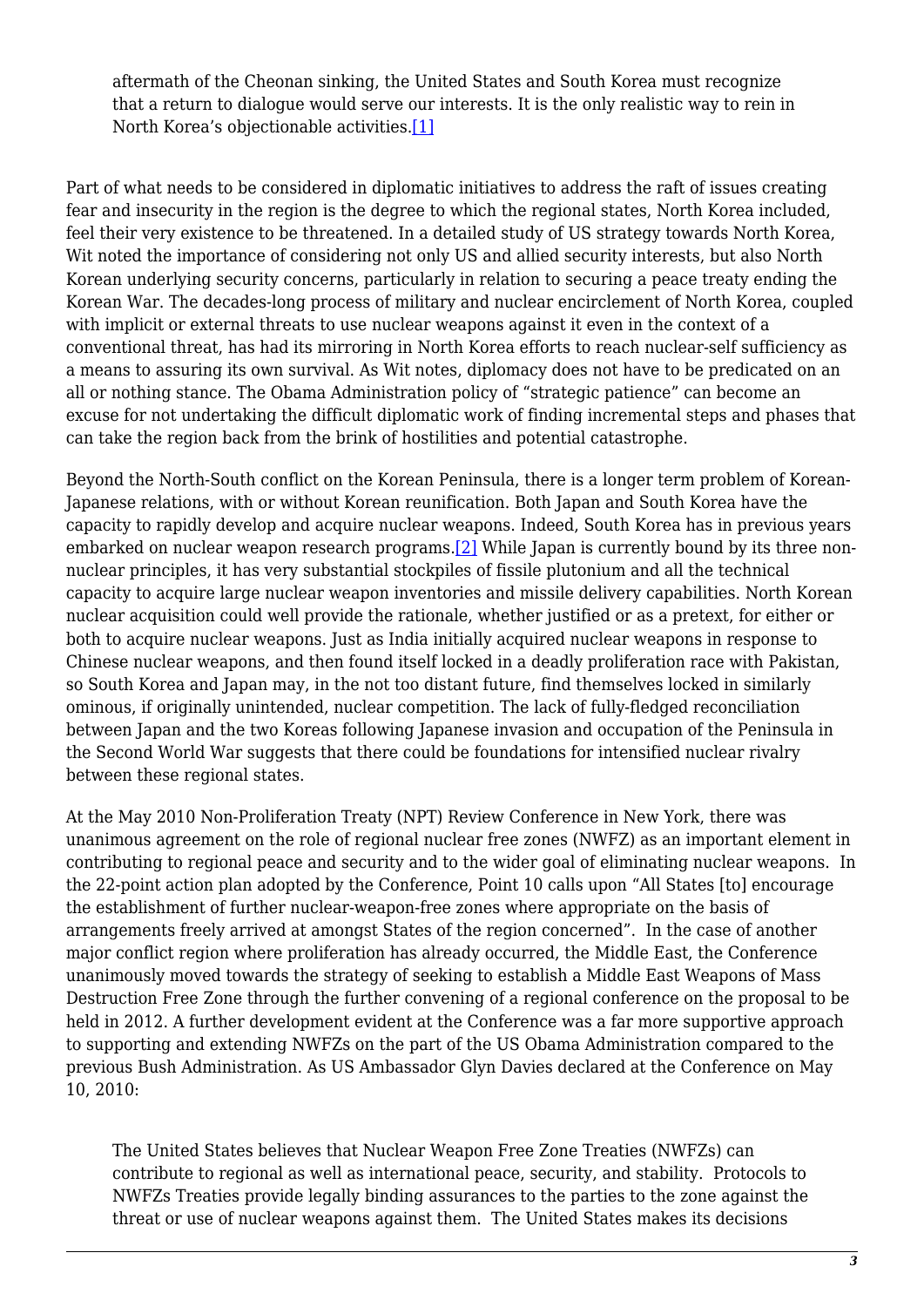regarding whether to sign NWFZ protocols on a case-by-case basis, taking into account a set of long-standing national criteria including the principles and guidelines for establishment of NWFZs adopted by the UN Disarmament Commission in 1999. For example, the Protocol to the Treaty of Tlatelolco has been in force for nearly three decades. Additionally, as Secretary Clinton announced last week, the United States will submit, to the United States Senate for its advice and consent to ratification, the protocols for the NWFZs that have been established in Africa and the South Pacific. Upon ratification, parties to those agreements will have a legally binding assurance that the United States will not use or threaten to use nuclear weapons against them, and will fully respect the nuclear-weapons-free status of the zones. And we are prepared to consult with the parties to the nuclear-weapons-free zones in Central and Southeast Asia, in an effort to reach agreement that would allow us to sign those protocols as well[.\[3\]](#page-16-3)

More specifically, in relation to North Korea, the agreed Final Document of the Conference

strongly urged the Democratic People's Republic of Korea to fulfill commitments under the six-party talks, including the complete and verifiable abandonment of all nuclear weapons and existing nuclear programmes in accordance with the September 2005 Joint Statement. The country is also urged to return, at an early date, to the Treaty and to its adherence with IAEA safeguards.[\[4\]](#page-16-4)

In the Northeast Asian region, there is already a lengthy history of denuclearization proposals and even agreements such as the 1992 Joint Declaration on the Denuclearization of the Korean Peninsula. These are discussed in an earlier research paper[.\[5\]](#page-16-5) While the opposing sides have sometimes edged tantalizingly close to agreement, and there have been some important steps forward in easing some sources of tension (not least being the US removal of tactical nuclear weapons from deployment in South Korea in 1991-1992 following the end of the Cold War), the agreements that were achieved either formally in 1992 or in the subsequent Six-Party Talks were undermined or vitiated by weaknesses in the agreements themselves, undertakings broken or not followed through in a timely way, and recurrent patterns of distrust and recrimination constantly surfacing and resurfacing on both sides. Risking peace - at the relatively modest cost of funding diplomatic problem-solving and economic aid - has proved so much more difficult for the leaderships on both sides than risking war - through the allocation of hundreds of billions of dollars to advanced or nuclear weapon systems, forward deployed forces, and sabre-rattling military exercises.

#### **2. The Nautilus Institute KJNWFZ Concept Proposal**

While the focus of previous Northeast Asian denuclearization proposals at a governmental level has concentrated on the Korean Peninsula itself, and at a disarmament NGO level on the creation of a NWFZ covering the whole Northeast Asian region, an alternative way forward would be the initial establishment of a nuclear weapon free zone between Japan and South Korea, with North Korea encouraged to join at a later date. This is the proposal advanced by the Nautilus Institute in its concept paper, *Korea-Japan Nuclear Weapon Free Zone (KJNWFZ) Concept Paper*[.\[6\]](#page-16-6)

The Nautilus paper argues for building on the significant expansion and experience of other regions in the establishment of NWFZs, with zones now in force in Latin America and the Caribbean, South Pacific, Southeast Asia, Africa, Central Asia and Antarctica, and a total of 112 states now party to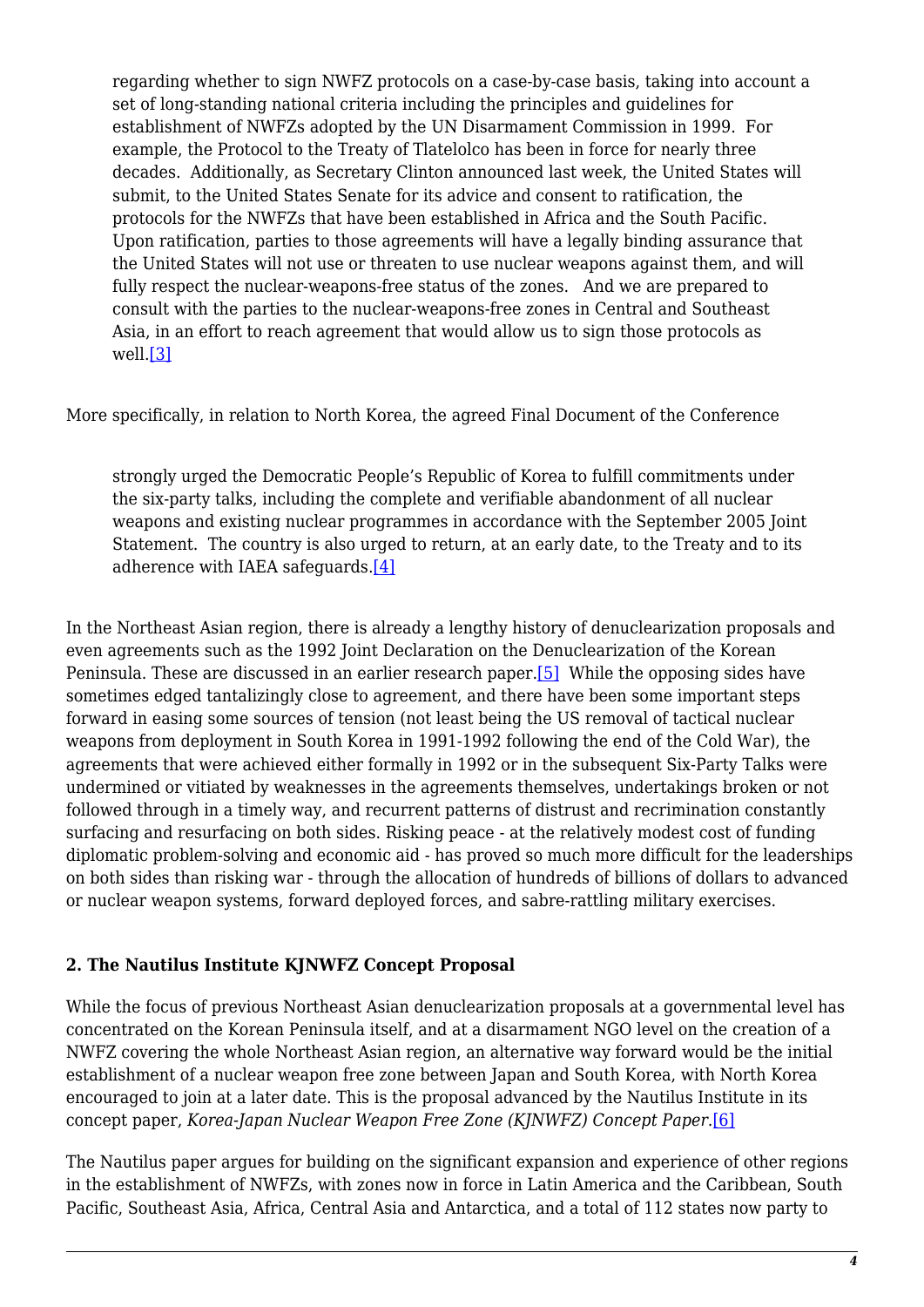such zones. As required under UN Guidelines, NWFZs are legally binding treaties that obligate regional states not to develop, acquire or allow the stationing of nuclear weapons within their territories, and obligate nuclear weapon states to provide negative security guarantees to the zones in form of signing legally binding protocols not to use or threaten to use nuclear weapons against the zone. In addition to these minimum core requirements, regional NWFZs are usually tailored to meet specific or unique conditions that exist in each region.

In the case of Northeast Asia, the Nautilus paper notes that a KJNWFZ, in addition to meeting such core aspects of NWFZ arrangements as prohibiting possession, stationing or transporting of nuclear weapons, effective verification and compliance, clear boundaries, negative security guarantees, or use of the zone for firing against third parties, would need to address a number of issues specific to the Northeast Asia region. The latter would include: current arrangements and understandings on nuclear transit and nuclear extended deterrence; potential inclusion of a denuclearized North Korea at a later stage; and alliance relationships in the region, particular China's relationships to regional states, and the US bilateral relationships with South Korea, Japan and Taiwan; missile delivery systems and associated difficulties in distinguishing military from space-launch missiles; and issues associated with the nuclear fuel cycle, particularly enrichment and reprocessing.

While the Nautllus proposal might seem at first sight to not directly address what is patently the main threat currently preoccupying the region and the international community – North Korean acquisition of nuclear weapon capabilities – it does in fact, on closer examination, serve to: (a) build on the experience of previous NWFZs in other regions in achieving longer term denuclearization outcomes; (b) offer immediate confidence-building benefits in achieving ways through the present impasse with North Korea; and (c) provide longer term security benefits in reducing or even preventing potential nuclear rivalry between Japan and the two Koreas.

The experience in Latin America was that the two main regional states with both nuclear capabilities and, at the time, military regimes entertaining nuclear weapon options, Brazil and Argentina, did not immediately agree to bringing the 1967 Latin American Nuclear Weapon Free Zone Treaty into force for their countries. Similarly, it could be argued that negotiation and establishment of a KNWFZ now would similarly provide the basis for subsequent North Korean joining of the zone, either as a separate state or as a result of future reunification with South Korea. As a separate state, there would be an important motivation for North Korea to join the zone through the legally binding negative security guarantee that the US would need to provide the zone – though obviously there are wider issues of a final peace settlement of the Korean War that are of critical importance for the North in entering into such arrangements.

In the context of the current impasse between South Korea and Japan on the one side, and North Korea on the other, the Nautilus paper argues for a number of potential benefits in negotiating a Korean-Japanese NWFZ between Japan and South Korea.

Such a zone would "devalue North Korea's nuclear weapons" at the same time as leaving the door open for a denuclearized North Korea to join later.[\[7\]](#page-16-7) It would confirm in a legally binding and unequivocal way the non-nuclear status of both Japan and South Korea thereby reducing threat perceptions and rationales for North Korean nuclear programs.

In terms of the existing bilateral security arrangements, it would allow for US nuclear extended deterrence for Japan and South Korea to be replaced by "a combination of existential nuclear deterrence (that is, residual nuclear deterrence that arises from the mere existence of nuclear weapons outside the zone), UNSC guarantees, and conventional extended deterrence"[.\[8\]](#page-16-8)

In the case of China's relationship to the region, it would provide a legally binding guarantee from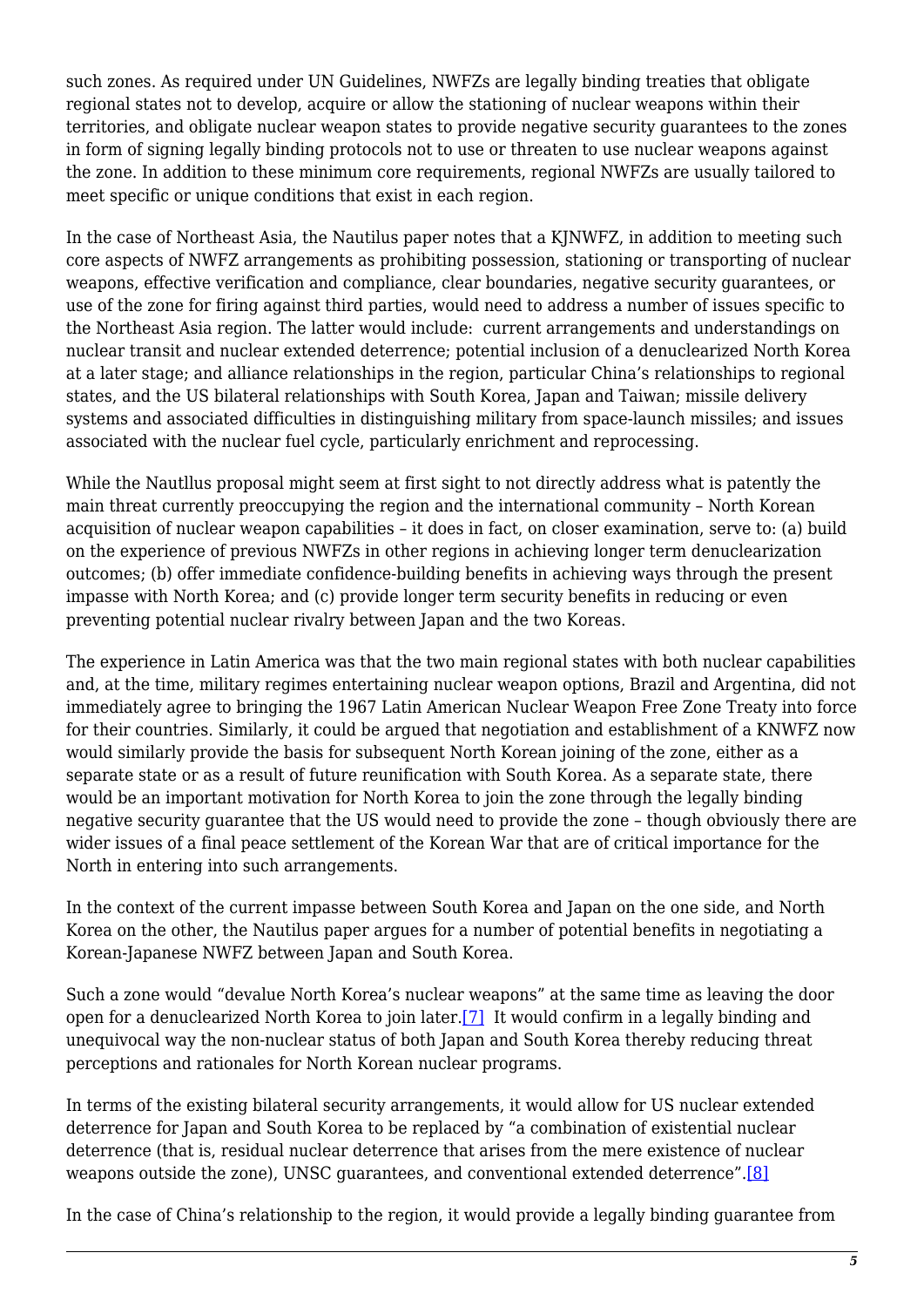China that it would not use or threaten to use nuclear weapons against Japan. This would go beyond the current Chinese commitment not to use nuclear weapons first.

It would also serve as an important confidence-building process between Japan and the Koreas and promote peaceful cooperation in nuclear fuel cycle and access to space.

Finally, it would enable the US to move head with reducing the role of nuclear weapons in its security arrangements by providing an alternative to extended nuclear deterrence on behalf of Japan and South Korea. In the formulation of an Asahi Shimbun editorial, "If the United States, China and Russia all ratify a [Northeast Asia NWFZ] protocol that bans them from launching nuclear attacks against Japan and South Korea, a nonnuclear umbrella would be raised for the region".[\[9\]](#page-16-9)

Acknowledging some of the barriers and potential costs as well as the above benefits, the Nautilus KJNWFZ concept paper called for more research on a number of key aspects of the proposal, including aspects of its scope, design, political and technical feasibility, and implementation.

The following article seeks to examine some of these aspects, with particular focus on: the feasibility of the proposal in the light of precedents from previous NWFZ establishment; appropriate legal forms; negotiation forums and phases; governance; scope and domain; verification and compliance mechanisms and arrangements, including bilateral and International Atomic Energy Agency (IAEA) mechanisms; UN role in negotiations and implementation; and regional benefits of a KJNWFZ.

# **3. Precedents provided by existing NWFZs**

The most important of the precedents from existing NWFZs is that provided by the Tlatelolco Treaty which established a NWFZ throughout Latin America and the Caribbean. This Treaty, now commanding universal adherence from all countries in the region, and securing binding guarantees not to use or threaten to use nuclear weapons against zonal states from all five of the Permanent Five nuclear weapon states (the only such binding guarantees so far extended by these states), did not achieve such adherence overnight. It was negotiated over four years from 1963 to 1967 following the 1962 Cuban Missile Crisis. The crisis, which brought the whole world to within days or even minutes of catastrophic nuclear conflagration, concentrated the minds of regional leaders on the need to prevent further stationing of nuclear weapons by the nuclear powers in their region as well as preventing horizontal proliferation within the region by states with nuclear capabilities. The result was a treaty that built on the earlier but unsuccessful Rapacki Central Europe NWFZ proposal to include provisions banning acquisition and stationing of nuclear weapon and protocols binding nuclear powers to give negative security guarantees to the zone.

Unfortunately, the advent of military regimes in the major regional states of Argentina and Brazil raised the spectre of nuclear rivalry between the two states: both regimes declined to bring the treaty into force for their countries. In fact, it was not until 27 years later, in 1993-94, that civilian governments in the two countries ratified the provisions that brought the Treaty into force for them. Despite the long delay in ratification, the Tlatelolco Treaty was an important regional influence for nuclear cooperation and reassurance that brought these two major Latin American powers into the non-nuclear fold, even while they were still under military-led governments: it provided the framework and principles for the cooperative steps taken in the mid to late 1980s that culminated in the 1991 ABACC (Argentina-Brazil Agency for Accounting and Control of nuclear materials) bilateral agreement and the 1994 final NWFZ ratification[.\[10\]](#page-16-10)

The parallel with Northeast Asia lies in the nature of the process involved in establishing NWFZS and in the potential long-term benefits for averting nuclear proliferation. Political conditions in a region may mean that not all countries are ready to join a zone at the same time, even as they might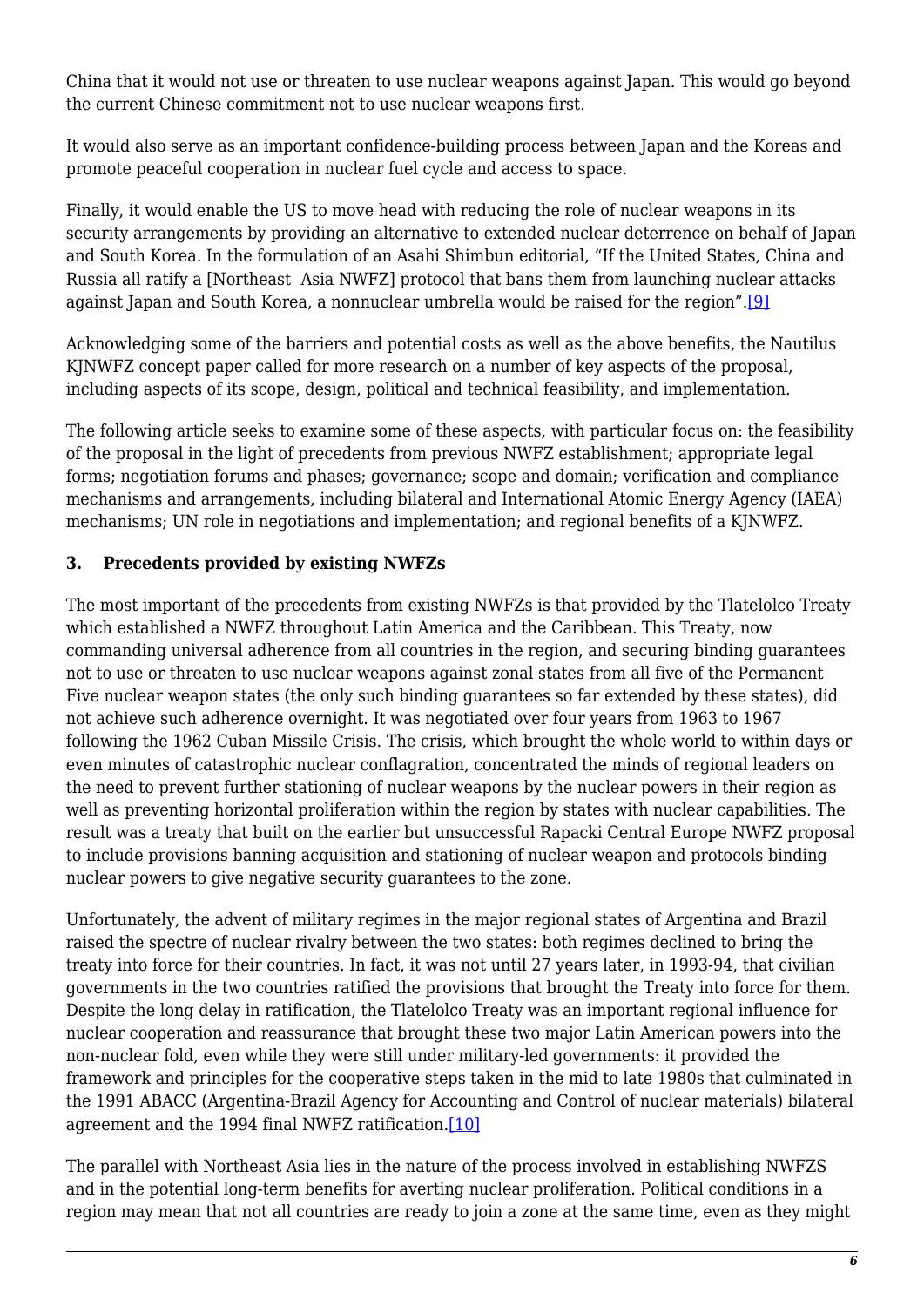accept in principle the concept of such a zone. In the case of Northeast Asia, North Korea, while it continues to regard nuclear weapons as one its principal means of ensuring regime survival in the face of nuclear and conventional encirclement, and in the absence of a permanent Korean War peace settlement, appears unlikely to be ready to give up its nuclear weapons immediately in order to be part of such a zone. However, the establishment of a KJNWFZ on the part of its regional neighbors in a comparable way to the establishment of a NWFZ on the part of Brazil's and Argentina's regional neighbors, would be an important inducement to North Korea to reconsider its security calculus.

The possible inducements for later North Korean accession to a KJNWFZ would include: (a) the framework it offers (and with which in the past North Korea has expressed in principle agreement); (b) the concrete security benefits of potential security guarantees from the United States; (c) an inspection regime that would extend to US bases in South Korea and Japan; and (d) the prohibition of nuclear acquisition on the part of its two very nuclear capable regional neighbors.

The Tlatelolco Treaty established an ingenious and innovative legal mechanism by which reluctant states can be encouraged to join the zone at a later date. First proposed by Chilean diplomats, the mechanism was drafted by the Nobel Peace Prize winning Mexican diplomat, Alfonso Garcia Robles. It consists of a provision in Article 28 (3) that allows a signatory state to "waive, wholly or in part" the requirements that have the effect of bringing the treaty into force for that state at a particular time.<sup>[11]</sup> As Robles noted in his commentary on Article 28:

An eclectic system was adopted, which, while respecting the viewpoints of all signatory States, prevented nonetheless any particular State from precluding the enactment of the treaty for those which would voluntarily wish to accept the statute of military denuclearization defined therein. The Treaty of Tlatelolco has thus contributed effectively to dispel the myth that for the establishment of a nuclear-weapon-free-zone it would be an essential requirement that all States of the region concerned should become, from the very outset, parties to the treaty establishing the zone.[\[12\]](#page-16-12)

In this way, the normative framework for a non-nuclear region can be established before all states are ready to actually implement the framework. Robles' dream of progressive denuclearization of his own region and other regions proved quite realistic, though the political sceptics and "realist school" political scientists of the day were all too ready to dismiss such approaches as idealist, utopian and doomed to irrelevance. It was fortunate, in retrospect, that far-sighted Latin American leaders were prepared to risk a potentially "doomed" search for peace rather than being doomed to continue down a deadly nuclear slope in which regional or superpower military commanders might reach for a nuclear weapon to gain an illusory advantage, as indeed both Russian and American military commanders sought to do during the Cuban Missile Crisis.

The Tlatelolco Treaty further established important precedents in the provisions that define the scope of the treaty, and in its systems of governance, control, verification, and compliance, all of which have much to offer as precedents for establishment of a KJNWFZ. Tlatelolco precedents for these aspects will be discussed more fully in the relevant sections below. But it may be noted at this point that, of all the subsequent NWFZs treaties, the Tlatelolco Treaty established the most effective governance and control mechanisms. These include: an Agency for the Prohibition of Nuclear Weapons in Latin America (OPANAL); a General Conference meeting two-yearly; a Council; and a Secretariat. OPANAL has been particularly important not only in ensuring compliance with treaty obligations, but also in an educational and advocacy role for nuclear abolition. The treaty has been further underpinned by requirements for member states to sign up to IAEA safeguards (Article 13) and by bilateral monitoring and verification arrangements, such as the very successful ABACC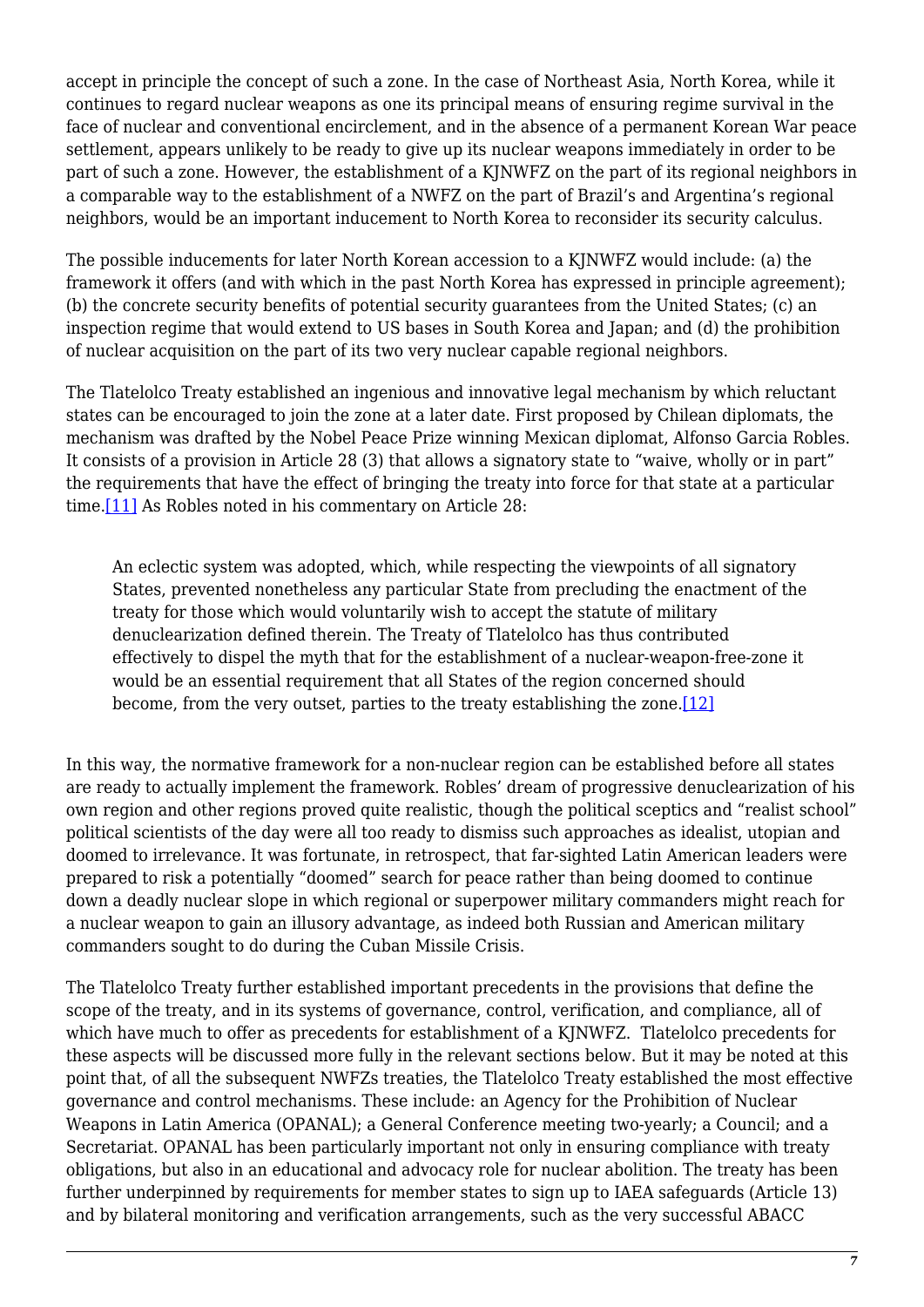arrangement between Argentina and Brazil. Governance and control mechanisms become particularly important where there is a past or current history of conflict or mistrust, as is obviously the case in Northeast Asia, which has experienced the traumatic period of the Second World War, Japanese occupation of the Korean Peninsula, the nuclear attacks on Japanese cities, the Korean War for which there is still no permanent peace settlement, US deployment of tactical nuclear weapons on the Korean Peninsula, and most recently North Korea nuclear tests and missile overflights of Japan. The Latin American governance and verification precedents established through the Tlatelolco Treaty and the ABACC system will be elaborated further in Sections 6 & 8.

Some precedents from other NWFS zones are also relevant to a KJNWFZ.

The 1985 South Pacific NWFZ (Rarotonga) Treaty embodied most but not all the core scope provisions of the Tlatelolco Treaty, but was stronger in not exempting so called "Peaceful Nuclear Explosions" (PNEs) on the grounds that there are no technical ways of distinguishing such explosions from nuclear weapons tests. It was also innovative in including a separate protocol banning testing of nuclear weapons anywhere in the zone, including international waters falling within the designated boundaries of the zone. This was introduced because of the long history of NWS testing within this region, including US and British tests up until the 1963 PTBT came into force, and French testing in Polynesia right up to 1996. A KJNWFZ might similarly replicate such a protocol for P5 nuclear powers to ratify, pending the entry into force of the Comprehensive Test Ban Treaty (which would achieve the same end).

The 1995 Southeast Asian NWFZ (Bangkok) Treaty similarly embodies most of the required core prohibitions as contained in the Tlatelolco and Rarotonga treaties but also introduces a more contested precedent in that it both extends the boundaries of the zone to cover the 200-mile Exclusive Economic Zones of member states, and seeks through its associated negative security protocol to bind nuclear weapon states not only to provide non-use or threat of use guarantees against member states but also to undertake not to use or threaten to use nuclear weapons from anywhere in the zone, including the maritime EEZ areas. Article 2 of the Protocol specifies that:

Each State Party undertakes not to use or threaten to use nuclear weapons against any State Party to the Treaty. It further undertakes not to use or threaten to use nuclear weapons within the Southeast Asian Nuclear-Weapon-Free Zone.

The US and other P5 NWS have so far refused to sign the protocol, both on the grounds of the extension of the zone to cover exclusive economic zones (EEZs) and the issue of being prohibited from using nuclear weapons from transiting vessels within these extended zone boundaries. The ASEAN states have struck a blow for not only locking NWS into binding guarantees not to use or threaten to use nuclear weapons against themselves but also for seeking to prevent NWS from using their region to attack or threaten to attack other regions. As an adjacent region to Northeast Asia, this is a significant position that will reinforce the effectiveness of a KJNWFZ. Any KJNWFZ should reciprocate with similar provisions so that adjacent regions cannot be subject to nuclear attack or threat of attack from zonal waters. Given that the major nuclear powers have now removed tactical nuclear weapons from their naval vessels and aircraft, it should now be more feasible to secure assurances in this area. As noted above, the new US Obama Administration has explicitly indicated its willingness to renew consultations on the Bangkok Treaty Protocol, and may be more open to providing the undertakings sought.

The 1996 African NWFZ (Pelindaba) Treaty was the first to be negotiated with direct technical and negotiation assistance from the United Nations. It was also the first to be established in a region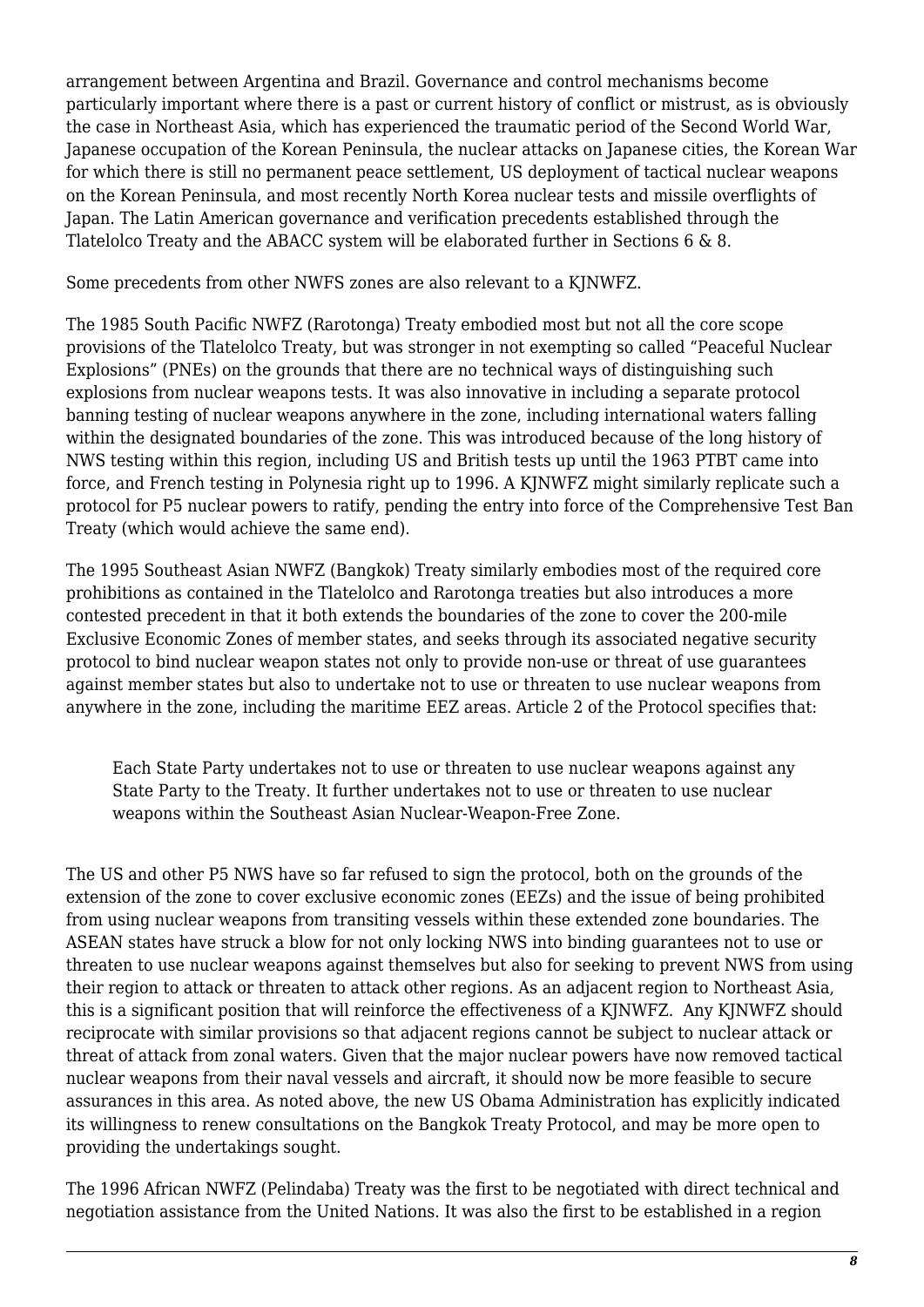where nuclear weapons had already been acquired by one regional state, South Africa, during the period of Apartheid.[\[13\]](#page-16-13) In the establishment of the zone, South Africa undertook the destruction of its nuclear weapons prior to signing the treaty, and the treaty itself contains special provisions for the dismantlement of existing nuclear weapon related facilities. This has obvious relevance for a KJNWFZ since this is a region, too, where one state, North Korea, has already tested nuclear weapons and another, South Korea, has in the past pursued nuclear-weapon-related research and development programs. A KJNWFZ that would envisage subsequent accession by North Korea would therefore need provisions analogous to the Pelindaba Treaty's Article 6 which requires the declaration and dismantlement, destruction or conversion of existing facilities for manufacturing nuclear weapons, and the verification of this by both the IAEA and the African Commission on Nuclear Energy.

The most recently established 2006 Central Asian NWFZ (Semipalalinsk) Treaty also covers a region that previously hosted former Soviet Union nuclear weapons and nuclear weapon related infrastructure. As Roscini notes, both the Pelindaba and the Semipalatinsk Treaties have established an important precedent compared to preceding NWFZs: they prohibit not only the manufacture of nuclear weapons but also research on nuclear weapons.[\[14\]](#page-17-1) In the Pelindaba Treaty this is contained in Article 3(a): Each Party undertakes: (a) Not to conduct research on, develop, manufacture, stockpile or otherwise acquire, possess or have control over any nuclear explosive device by any means anywhere. Similarly, the relevant Article 3 (1)(a) in the Semipalatinsk Treaty contains exactly the same wording. The Pelindaba/Semipalatinsk precedents established in relation to research is particularly relevant for a KJNWFZ in that both North and South Korea been involved in nuclear weapons research and development, and Japan is well placed technically and scientifically to engage in such research at very short notice.

#### **4. Legal Forms**

Agreements and declarations may be entered into by particular administrations and and governments but to have more permanence and irreversibility such that they cannot be easily be reversed by ensuing administrations, they should take the form of legally binding treaties. The previous 1992 Joint Declaration of the Denuclearization of the Korean Peninsula [\[15\],](#page-17-2) while sharing some core bans on nuclear weapon acquisition with previous NWFZ treaties and even going beyond these treaties in its inclusion of bans on nuclear reprocessing and uranium enrichment, lacked many elements of a fully-fledged treaty, such as substantive compliance mechanisms, effective verification systems (a particularly important element in the historical context of conflict and distrust on the Korean Peninsula), and protocols requiring negative security guarantees from nuclear weapon states.

A KJNWFZ would need to take the legal form of a fully-fledged NWFZ Treaty, with signature and ratification procedures, appropriate core provisions consistent with UN guidelines on NWFZ requirements, special provisions oriented to the needs of the region, effective governance arrangements, rigorous verification and compliance mechanisms involving regional, bilateral and international agencies and safeguards arrangements, amendment and review processes, conditions on withdrawal, and protocols seeking binding negative security guarantees from the NWS. An example of a very comprehensive legal model NWFZ Treaty for the Northeast Asia region has been drafted by Hiromichi Umebayashi from Peace Depot.[\[16\]](#page-17-3) In terms of special provisions tailored to the region, special attention would need to be given to ways in which North Korea might also accede to the treaty at a later date.

Following previous NWFZ treaty precedents, a fully fledged treaty would require a preamble followed by articles on: definition of terms, zone of application, core prohibitions on nuclear weapons, specific prohibitions relevant to the region, governance processes and structures,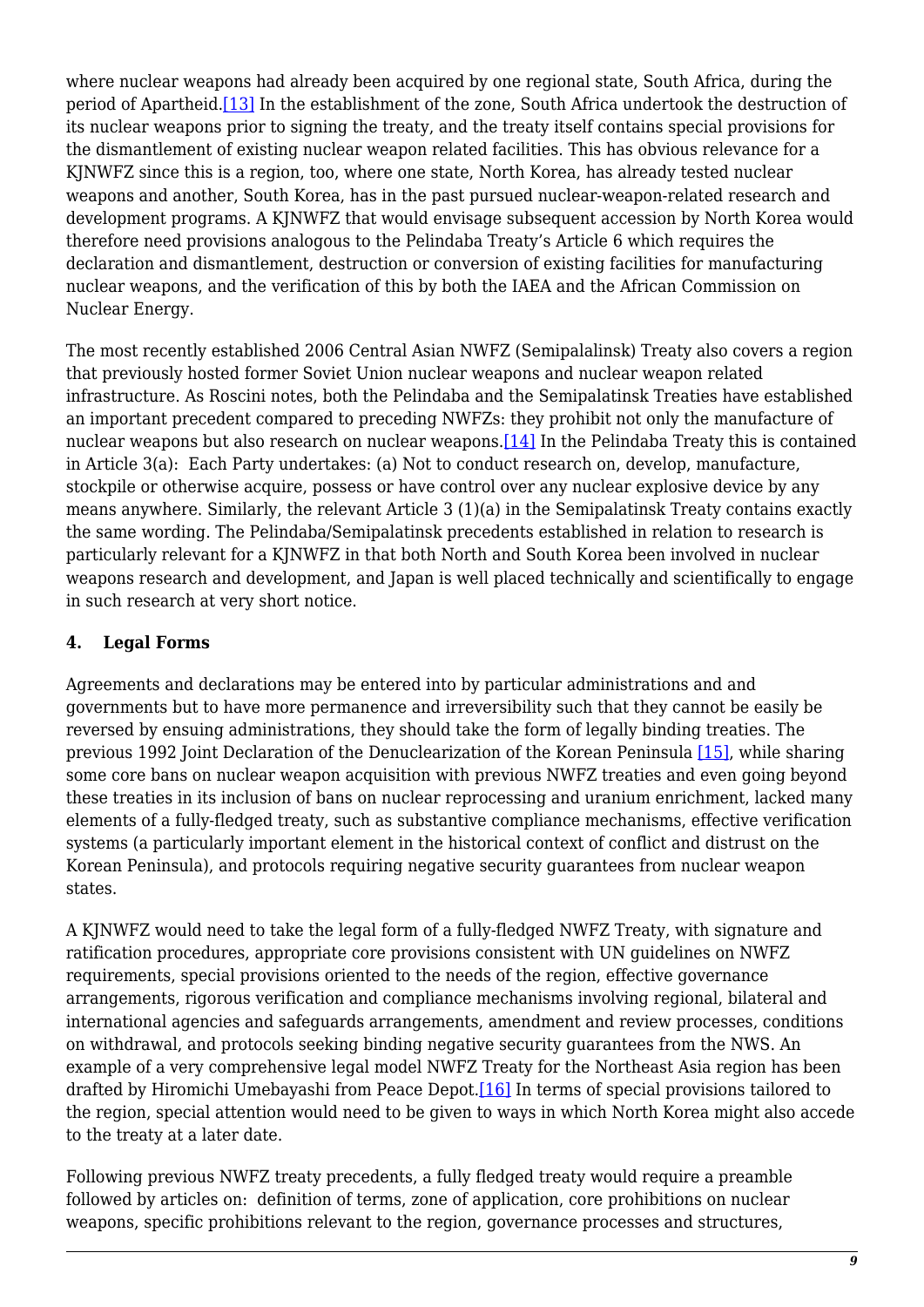verification and compliance mechanisms, duration and withdrawal processes and conditions, amendment processes, signature and ratification processes, and protocols for signature by nuclear weapon states and external states with territories within the zone. The preamble could be expected to include reference to UN principles and guidelines on NWFZs, the right of regional states under the NPT Article VII "to conclude regional treaties in order to assure the total absence of nuclear weapons in their respective territories", and regionally agreed denuclearization steps or principles that have already been adopted, such as the 1992 Joint Declaration on the Denuclearization of the Korean Peninsula and Japan's Three Non-Nuclear Principles.

The role of the UN also has legal dimensions. Endorsement by the UN General Assembly functions to gather support for the treaty prior to establishment, provides international recognition and legitimacy for the final instrument, and enables international legally binding pressure to be brought to bear on nuclear weapon states to respect the zone and the negative security guarantees to the zone.

In addition to the treaty itself, there could well be needs for ancillary legislation and protocols. Within domestic national jurisdictions, there could be the need for legislation to facilitate aspects of treaty implementation, particularly in relation to verification and inspection arrangements, and protection of international inspectors or inspection teams. There could also be the need for linked protocols or conventions of a bilateral or regional nature to implement bilateral monitoring and verification arrangements analogous to the ABACC agency in Argentina and Brazil; or to implement regional integrated nuclear fuel cycle arrangements.

# **5. Negotiation Forums and Phases**

The Six-Party Talks, involving the two Koreas, Japan, Russia, China and the United States, over the period 2005-early 2007, functioned as a negotiation forum as well as establishing a number of working groups, two of which, one dealing with the denuclearization of the Korean Peninsula and another with a Northeast Peace and Security Mechanism, had potential to become negotiating forums for NWFZ arrangements.

It remains open, as discussed in the Nautilus KJNWFZ Concept Paper, for South Korea and Japan to negotiate a NWFZ without the initial participation of North Korea. As other regions have done, this might be accomplished through a joint declaration of intent by the two governments and initial consultations on the concept with the key extraregional nuclear powers, the US, China and Russia, and the UN. Following this declaration and consultation process, it would be appropriate to establish a negotiation process, involving a series of negotiation workshops between diplomats and technical experts from the treaty partners and the UN, with the US, China and Russia in attendance for consultation on all aspects of the treaty, particularly the protocols. Consultations could also be held with North Korea on mechanisms for it join the Treaty at a later date.

Most treaties have taken relatively long periods to negotiate, and it is likely that the complex security arrangements and high proliferation stakes in the Northeast Asian region will mean that the negotiations will also be complex and take time to finalize. On the precedent of other zone negotiations, it is likely that the negotiations would need to be phased over two or more years. Even before substantive negotiations were to begin, intensive research work would need to be done on analyzing both the security and nuclear fuel cycle dimensions that would need to be addressed in the main treaty or ancillary treaty system mechanisms.

#### **6. Institutional Mechanisms: Ratification, Governance, Control, Compliance and Review Processes**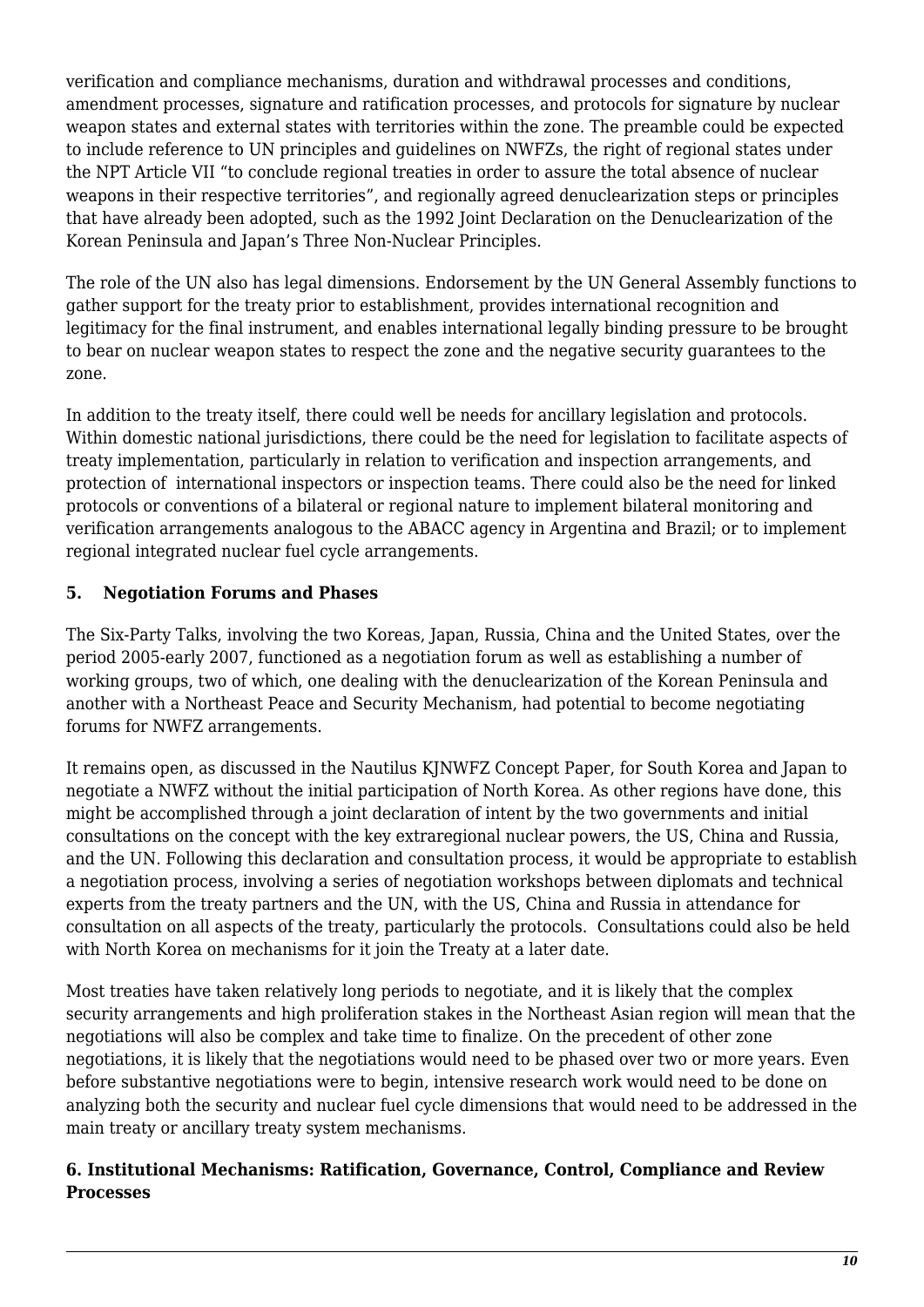#### **Ratification and Entry Into Force**

The small number of states in the region would argue for a simple entry into force arrangement under which deposit of instruments of ratification (generally with the host state for the final negotiation session) by both Japan and South Korea would serve to bring the treaty into force for their territories. However, a KJNWFZ Treaty that would seek to include North Korea at a later date (prior to any reunification) would need either a separate clause specifying that adjoining states might join the zone, with appropriate adjustment to zone boundaries; or a similar mechanism adopted as used in the Tlatelolco Treaty, where the zone boundaries extend to all potential zonal states and territories, but that states that are not ready to join the zone can sign a waiver that indicates their in principle support for the zone but does not bring the zone into force for their territory. This might conceivably be of interest to North Korea given the past endorsement of such zones by North Korean leaders and representatives.

In the case of the treaty negative security guarantees, ratification would be sought from all P5 nuclear states, US, China, Russia, France and UK.

#### **Governance**

Particular care would need to be given to governance structures and processes for a KJNWFZ in the context of the complexity of nuclear and security issues already mentioned. Some existing NWFZs have tended to opt for minimal governance structures, especially in the case of the Rarotonga and Semipalatinsk Treaties. Umebayashi, in his proposed Model Treaty, envisages the establishment of a Commission to oversee the implementation of the Treaty, together with an Executive Committee that would have responsibility for deciding on and implementing "requests for clarification" and "requests for fact-finding missions" as required under treaty control systems.[\[17\]](#page-17-4)

Given the complexities and high proliferation risks associated with highly developed nuclear industries in the region, and the weapons proliferation that has already occurred in North Korea, a similar fully fledged governance system as implemented under the Tlatelolco Treaty would seem to be warranted for a KJNWFZ. This would require the establishment of an annual Council of parties to the treaty, a specialist commission or agency with sufficient technical and professional staff to monitor and implement the treaty, and provide necessary advice to the parties; and a secretariat or executive committee empowered to act on monitoring and compliance matters in between Council meetings. In addition, as will be discussed in section 8 below, a bilateral specialist monitoring agency with agreed inspection powers similar to ABACC in Brazil and Argentina would be needed given the nature and extent of the nuclear infrastructure in Japan and Korea.

#### **Control Systems**

KJNWFZ control systems would need to be even more rigorous than those adopted in the Tlatelolco Treaty. The KJNWFZ treaty would need to include articles requiring: (a) the ability to verify that nuclear weapon related activities are not being pursued, whether directly, or indirectly under the guise of civilian nuclear programs; (b) acceptance of full scope IAEA safeguards (including the Advanced Protocol Safeguards); (c) regular semi-annual reporting on the status of nuclear activities relevant to the treaty; special reports as required by the Commission Secretary-General; and (d) acceptance of special inspections as requested by a party to the treaty.

#### **Compliance**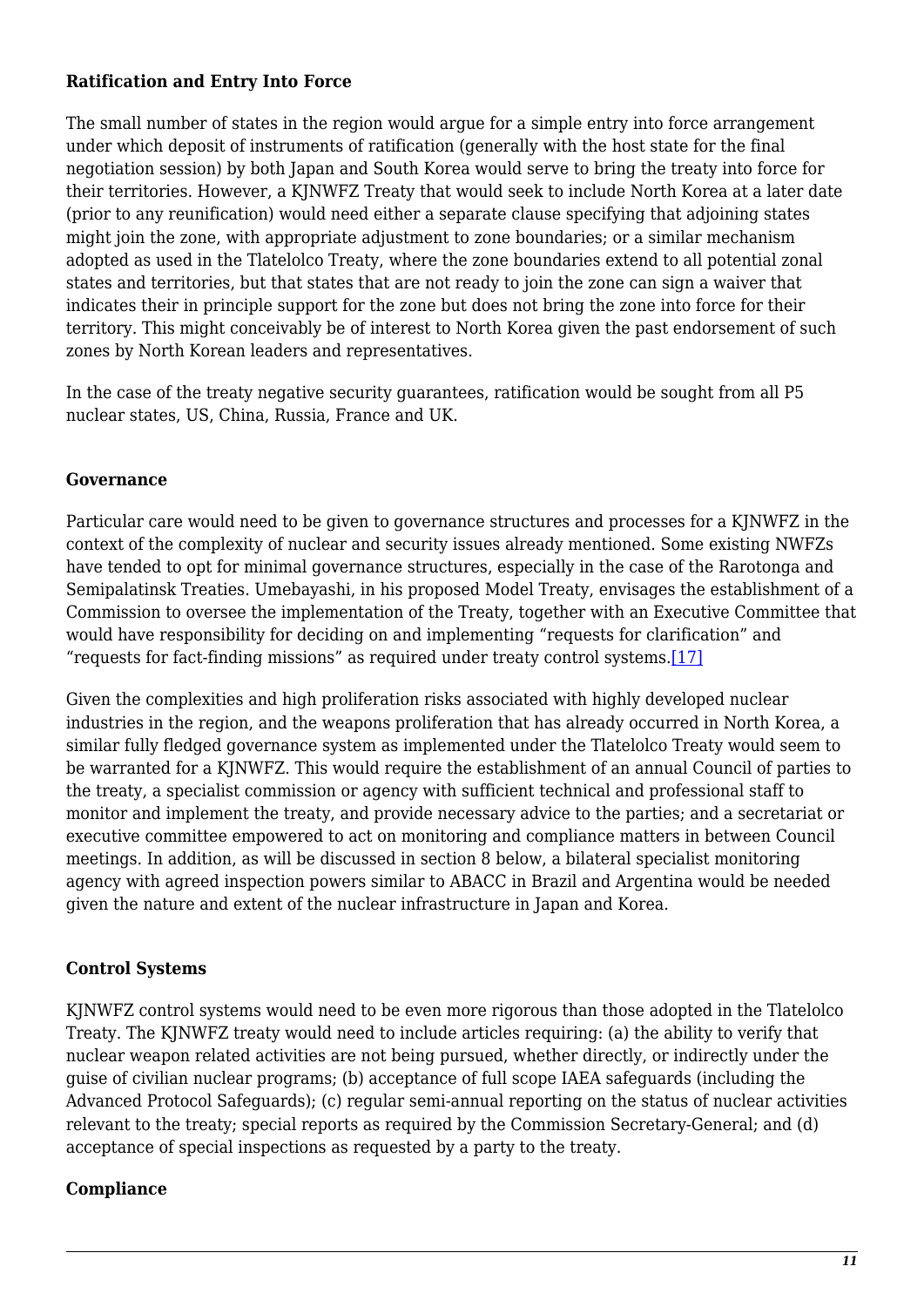The issue of compliance has proved a difficult one in the Northeast Asian context, with complaints on both sides about non-compliance with previous agreements, whether under the Joint Declaration or as part of the subsequent Six-Party Talks.

Some of the existing NWFZs in conflict-free regions are relatively weak in their compliance mechanisms, relying primarily on the high degree of trust and confidence already prevailing amongst treaty parties.

In the case of a JKNWFZ in a region that has suffered major conflicts, the compliance provisions would need to be robust. If violations of the treaty were to occur, the treaty would need to include the right of the Treaty Commission, and/or any party to the treaty, to refer the dispute to either the International Court of Justice, or to the UN Security Council through the UN Secretary-General, and to provide reports to the IAEA as might relate on the violation.

# **Review Mechanisms**

Some existing NWFZs have made amendment and review relatively difficult due to a requirement for consensus on any amendments. Proliferation, however, may take many forms and shapes, often unanticipated at the time that a treaty is enacted. The role of uranium enrichment and nuclear fuel reprocessing was not addressed in existing nuclear weapon free treaties or in the 1968 Nonproliferation Treaty, yet has now been recognized as problematic in some countries, such as Iran, where there is concern that such activities are nuclear-weapon-related rather than intended for purely civilian nuclear programs. There is also concern that NWFZs need to take account of other weapons of mass destruction, such as chemical, biological and radioactive dispersal weapons; and missile delivery systems.

These considerations argue for an amendment and review process flexible enough to allow for necessary changes to reduce proliferation risks, and for review meetings to occur on a regular basis, such as every five years, as in the case of the NPT.

# **Withdrawal**

North Korean withdrawal from the NPT has focussed attention on the problem of withdrawal provisions that allow withdrawal on the basis of state deciding "that extraordinary events….have jeopardized the supreme interests of its country" (NPT, Article 10). The Rarotonga NWFZ treaty, while weak in some respects, does have a more demanding withdrawal criterion, specifying that the treaty is "of a permanent nature and shall remain in force indefinitely, provided that in the event of a violation by any party of a provision of this Treaty essential to the achievement of the objectives of the Treaty or of the spirit of the Treaty, every other party shall have the right to withdraw from the Treaty". An even stronger withdrawal mechanism that might be used in a KJNWFZ Treaty is to insist upon UN Security Council endorsement of a member state request to withdraw.

#### **7. Scope and Domain**

#### **Scope**

The minimum UN requirement for the scope of all NWFZs is that they guarantee the absence of all nuclear weapons from the zone. In the two most recent NWFZs, the African and Central Asia NWFZs, the key formulation has been to prohibit not only acquisition by any means, and stationing of nuclear weapons, but also research on nuclear weapons. Given the past research programs on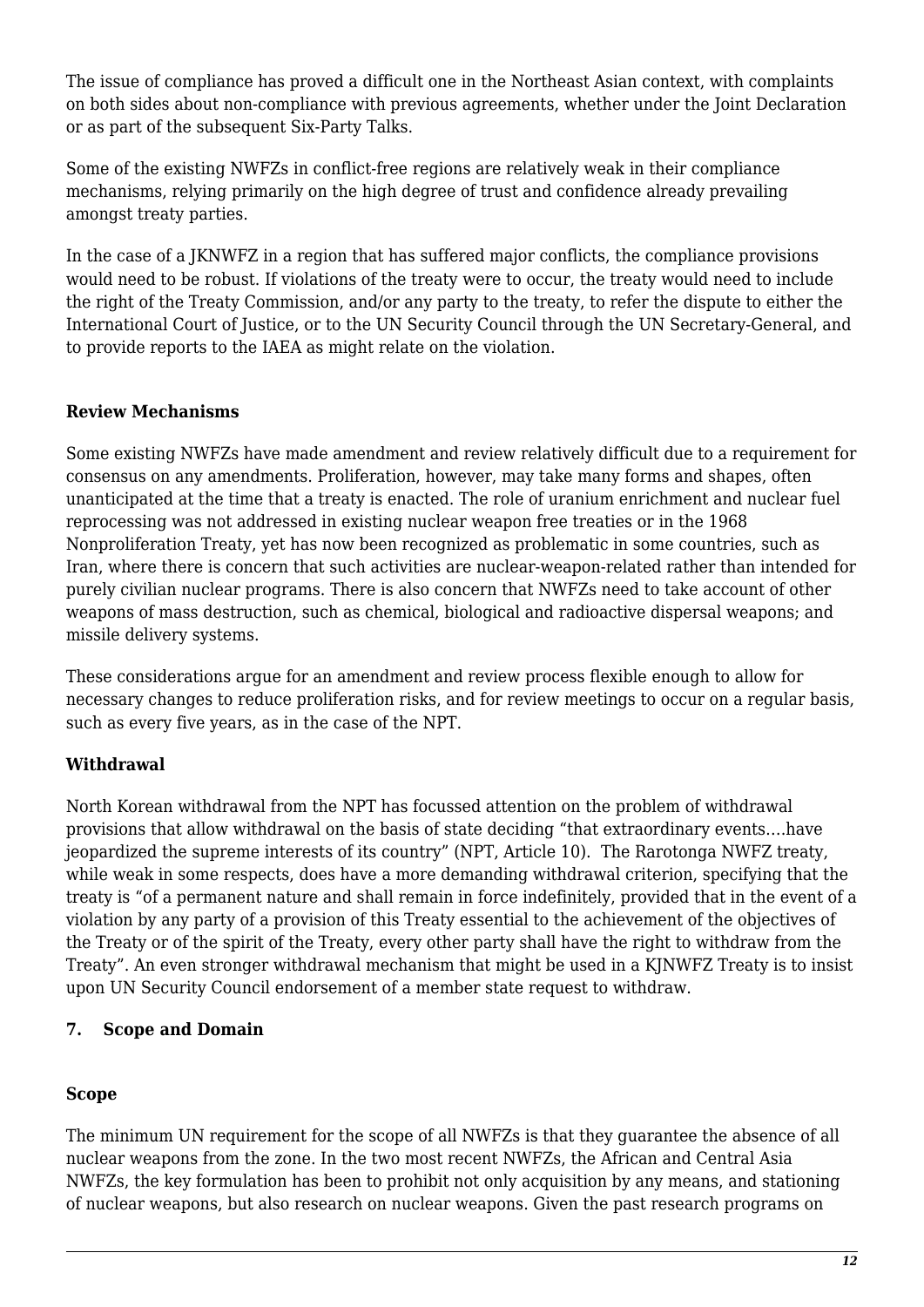nuclear weapons and the technical and scientific expertise in the region, it seems prudent that research on nuclear weapons also be included in any KJNWFZ.

The minimum requirements also envisage negative security guarantees from the P5 NWS not to use or threaten to use nuclear weapons against members of the zone. These would need to be sought in a separate protocol to be signed and ratified by these NWS.

Beyond these minimum requirements, a KJNWFZ could and should build in further requirements that take into account the specific regional context.

Like the Southeast Asian NWFZ, a KJNWFZ should seek to prohibit the use of the zone for firing weapons against third parties from EEZs or territorial waters within the zone. Given that the zone initially comprises South Korea and Japan, this would give additional credence to the zone as not posing a nuclear threat to adjoining states.

There would also need to be consideration of missile delivery systems, with a ban on nuclear-capable missile systems as distinct from civilian space launch vehicles, perhaps through separate inspection and transparency procedures governing missile manufacture, testing, use and deployment.

The scope of the Treaty might further be extended to cover a requirement for cooperative and integrated monitoring and administration of nuclear fuel cycle activities, particularly enrichment, reprocessing and stockpiles of fissile materials, to ensure that there is no diversion from civilian uses. This is particularly important in the context of the large stockpiles of plutonium held by Japan, and would form a regional complement to the proposed Fissile Materials Control Treaty under negotiation in the Conference on Disarmament at Geneva.

In terms of the security guarantees to be given to the zone, these could be extended to provide positive as well as negative security guarantees. There could be automatic referral to the UN Security Council if there is any threat or actual use of nuclear weapons against the zone; and a separate protocol could be opened for universal signature that would commit signatories to provide conventional defence to the zonal states in the event of any threat or use of nuclear weapons against the zone.

Further, as Umebayashi has proposed, the zone could introduce bans on sea-disposal or air release of radioactive materials, as has already been specified in some existing NWFZs, such as the South Pacific and African zones; and also ban armed attacks on nuclear power plants and other nuclear installations in the region.[\[18\]](#page-17-5)

# **Domain**

The minimum boundaries of the zone would be the land and territorial sea spaces of Japan and South Korea. However, if North Korea were prepared to use the Tlatelolco Treaty mechanism of signing but not bringing into force the treaty for North Korea, then the boundaries could immediately be set as including North Korean land and territorial sea spaces, and no further treaty amendment would be required at a later point when North Korea might agree to bring the treaty into force for its territory. More desirably, a KJNWFZ would follow the Bangkok Treaty precedent and extend the zone to cover the 200-mile EEZs of Japan and Korea. Admittedly, this would raise the same concerns for the NWS as the the Bangkok Treaty protocol has generated. However, following John Endicott's limited NWFZ proposal [\[19\]](#page-17-6), it is possible to envisage a compromise whereby there is a full nuclear weapon free zone for land and territorial seas, and a ban on tactical nuclear weapons within the 200 mile EEZs. This might be more acceptable to the NWS since they have already unilaterally moved to remove their tactical nuclear weapons from surface vessels and aircraft.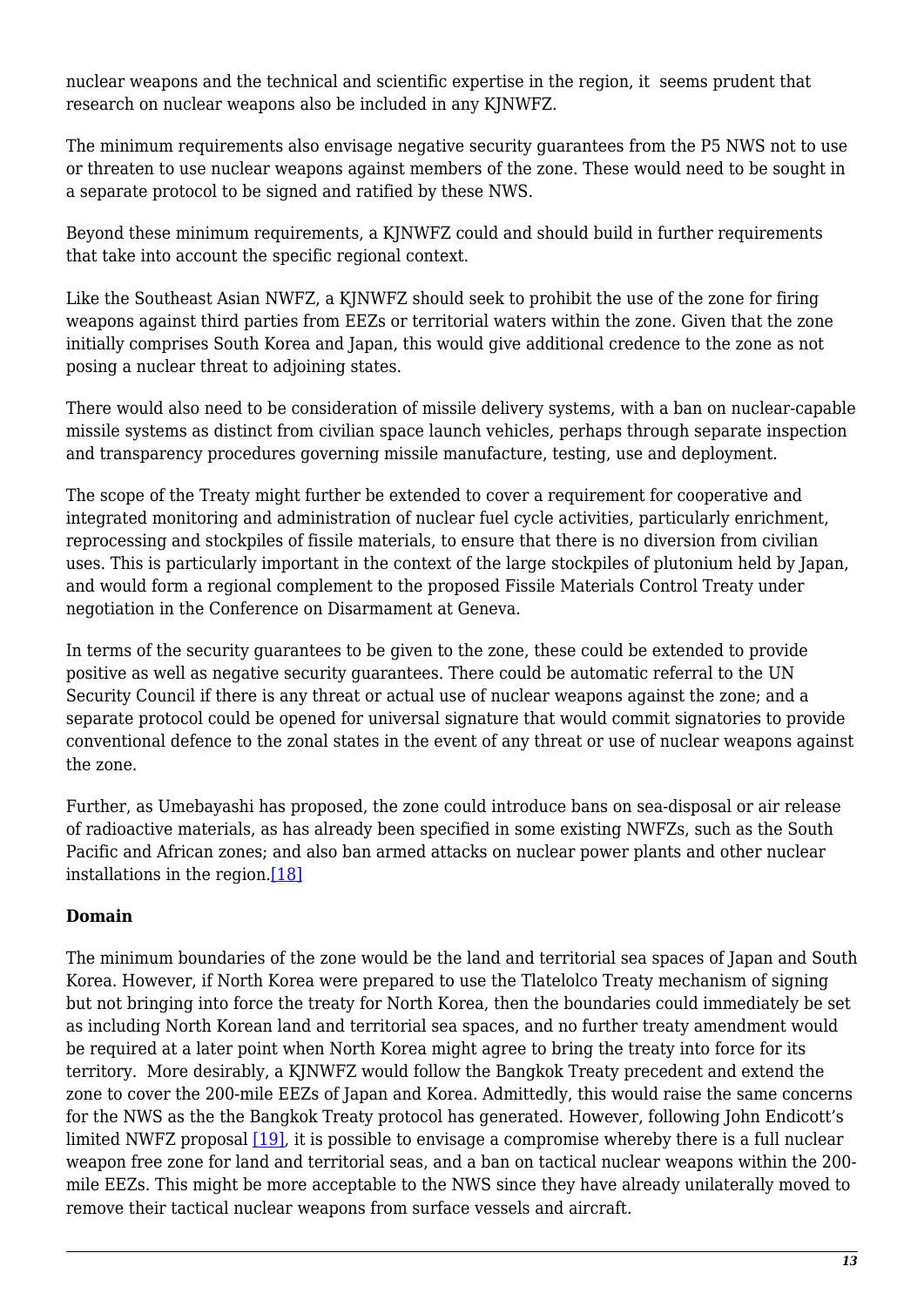Attention would need to be given to the mechanisms for additional states to join the zone, particularly in relation to Taiwan, although China would presumably welcome a permanently denuclearized Taiwan, and there could be legal formulations for recognizing Taiwan as part of the zone without entering into sovereignty issues of its relation to China. Attention would also need to be given to disputed islands within the zone. This issue has been a troublesome one both for the Southeast Asian NWFZ and the African NWFZ.

# **8. Verification and Compliance Mechanisms**

Effective verification would be a sine que non for a KJNWFZ. All the Northeast Asian countries have the technical and scientific capacities and access to the necessary fissile materials and technologies to acquire nuclear weapons. The history of conflict and distrust in the region places a premium on very rigorous and transparent verification and compliance mechanisms, exceeding those in place for already established zones.

As discussed in the Governance section above, it would be necessary for a KJNWFZ to establish a Commission and monitoring agencies with fully-fledged powers to conduct fact-finding missions and site inspections on the request of any parties, the Commission itself, or the IAEA; and to require regular and timely quarterly reports to ensure transparency and details of nuclear infrastructure developments.

A KJNWFZ would need to develop a similar set of complementary verification and compliance mechanisms to the Tlatelolco Treaty. This would involve not only an obligation under the Treaty itself to enter into full-scope IAEA safeguards agreements, including the Additional Protocol IAEA Safeguards, but also the establishment of a Commission with the technical and professional skills and resources required to fully monitor all aspects of compliance and to undertake fact-finding visits and on-site inspections.

Further, in relation to the bilateral relationship between South Korea and Japan, the treaty could envisage and encourage the establishment of a bilateral verification organization between the two countries similar to ABACC in Argentina and Brazil.

The Brazilian-Argentine Agency for Accounting and Control of Nuclear Materials (ABACC) was established by the two countries in 1991, and has the organizational form of a Commission and Secretariat. The Commission is composed of two representatives from each of the countries, while the Secretariat involves all the technical and support staff. The latter in turn has six sectors: planning and evaluation; operations; accounting of nuclear materials; technical support; institutional relations; and administration and finance. The organization is independent in its conclusions, has highly qualified staff, and possesses state of the art monitoring equipment. As noted by Seongwhun Cheon, the ABACC example has much application to the Korean context. As in the case of the two potential nuclear rivals in Latin America, Brazil and Argentina, the negotiation and formation of a bilateral agency can serve to reinforce central IAEA safeguards arrangements, reduced suspicion about each other's nuclear programs, and through the practical and scientific cooperation and confidence-building involved, facilitate and form an integral part of wider denuclearization arrangements[.\[20\]](#page-17-7) While Cheon has proposed a Korean equivalent of ABACC, a KJNWFZ would obviously need to include Japan. Such an agency, in Cheon's view, would have the right to conduct its own special inspections, and thereby "increase the organization's credibility and reduce international suspicions of the two Korea's nuclear programs". Cheon has also proposed the establishment within such an agency of a division in charge of nuclear materials to be called the "Nuclear Material Supply Division", which would take control of all nuclear materials and equipment imported, exported, or produced by the parties, and would establish a single unified system of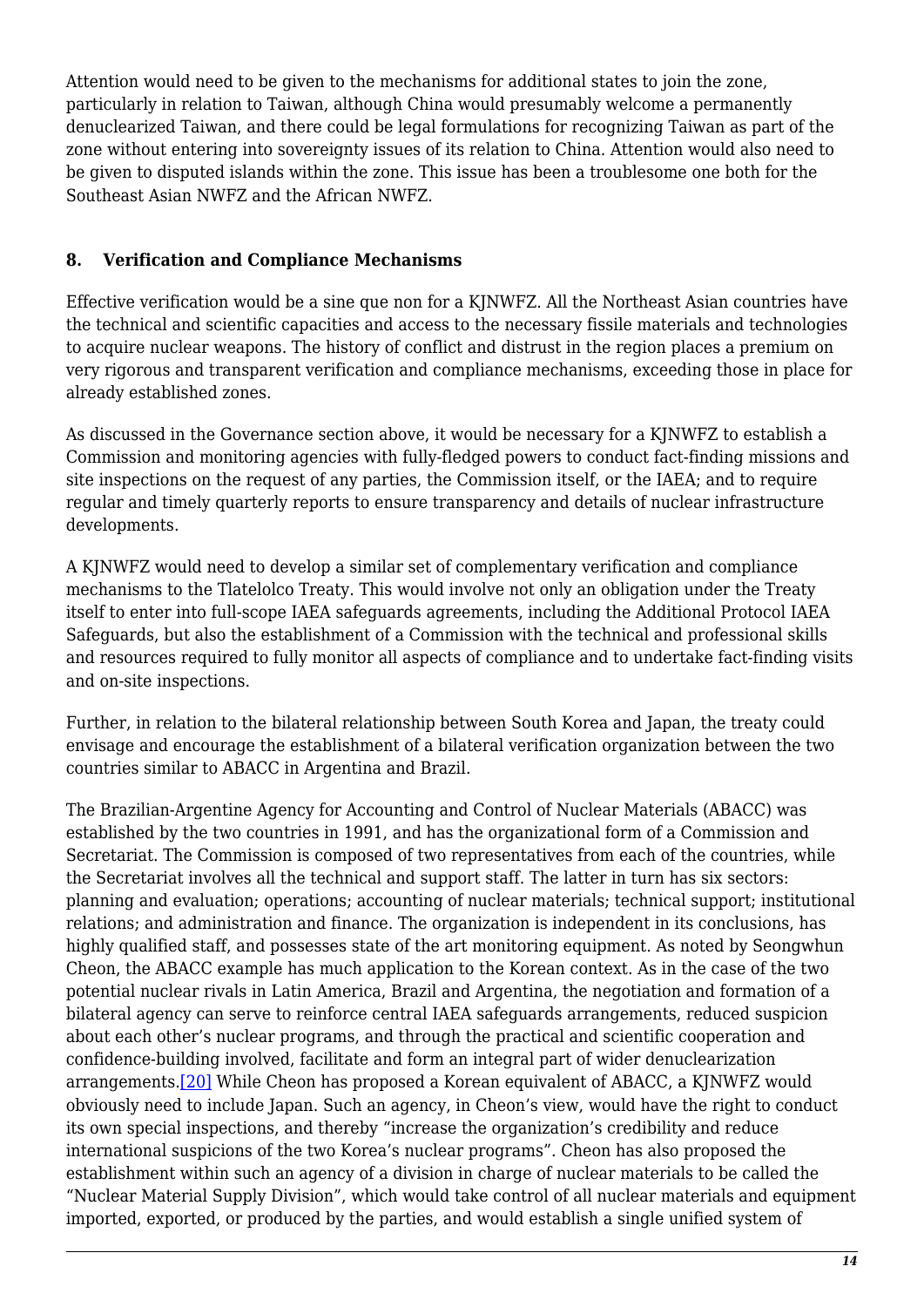accounting, control and supply of nuclear materials and equipment.

As in the case of ABACC, such an agency would work in tandem with the proposed KJNWFZ Commission and with the existing IAEA safeguards regime and with the NPT treaty provisions. As ABACC Secretary, Carlos Feu Alvim, has noted, the decisions of Brazil and Argentina to set up ABACC, bring into force the Tlateolco Treaty, and adopt the Quadripartite Agreement with the IAEA (Brazil, Argentina, ABACC and IAEA) all occurred within a time span of four years (1991-1994):

I believe the main motivation was regional. There was also the desire to demonstrate to the outside world that what we were doing in the nuclear field was for peaceful purposes. That is why we signed the bilateral agreement first. I think that the idea of a bilateral agreement was paralle to the idea of signing the Quadripartite Agreement. There was the acceptance of Tlatelolco (and OPANAL) and that was used as an example of a regional approach and as a bridge between the two countries[.\[21\]](#page-17-8)

Discussing ABACC's experience of verification and inspections since the Agency was accepted, Alvim has indicated that the Agency has been very successful in working with both military and civilian sites in both Argentina and Brazil to conduct rigorous inspections. These inspections have played an important role in confirming the peaceful character of both countries' nuclear programs.

In the event of a violation detected through any of the above verification mechanisms, whether through the KJNWFZ Commission or through a bilateral monitoring agency, or through the IAEA, a KJNWFZ should provide clear and timely ways of seeking compliance with the treaty, as for example, through immediate referral mechanisms by any party or any of the detecting agencies to either the International Court of Justice or to the UN Security Council as appropriate.

# **9. Role of the United Nations**

The UN has played a key role in two of the most recently negotiated NWFZ treaties, the 1996 African Treaty and the 2006 Central Asian Treaty, providing diplomatic, legal and technical assistance to negotiation teams for these treaties. It has also, at a political level, provided through the General Assembly, a forum for gathering international political support for, and subsequent endorsement of, NWFZ treaties, and a means for further mobilizing international community pressure for nuclear weapon state recognition and guarantees to specific nuclear free zones, the only avenue for such legally binding security guarantees available to non-nuclear states (the NPT does not provide such guarantees).

In the case of a KJNWFZ, the UN could be asked to play a number of roles. The UN Secretary-General, himself from the Northeast Asia region, could be asked through his office to undertake an experts' study of the concept and ways of implementing it. Assuming interest from the relevant parties, the UN could also be asked to convene an initial conference on principles, and then subsequent negotiating sessions, providing a neutral chairing role in these discussions. It could also be asked to provide consultants and expert advice on NWFZ establishment, as it has provided to the previous African and Central Asian negotiating teams. The IAEA is an obvious UN agency for providing technical advice, especially in the area of verification. The UN Institute for Disarmament Research (UNIDIR) has considerable expertise in this area, as does the UN Regional Centre for Peace and Disarmament in Asia and the Pacific.

Assuming progress on a draft treaty, in principle support could be sought at the UN General Assembly, and then, following signature of the treaty, endorsement and calls for early ratification of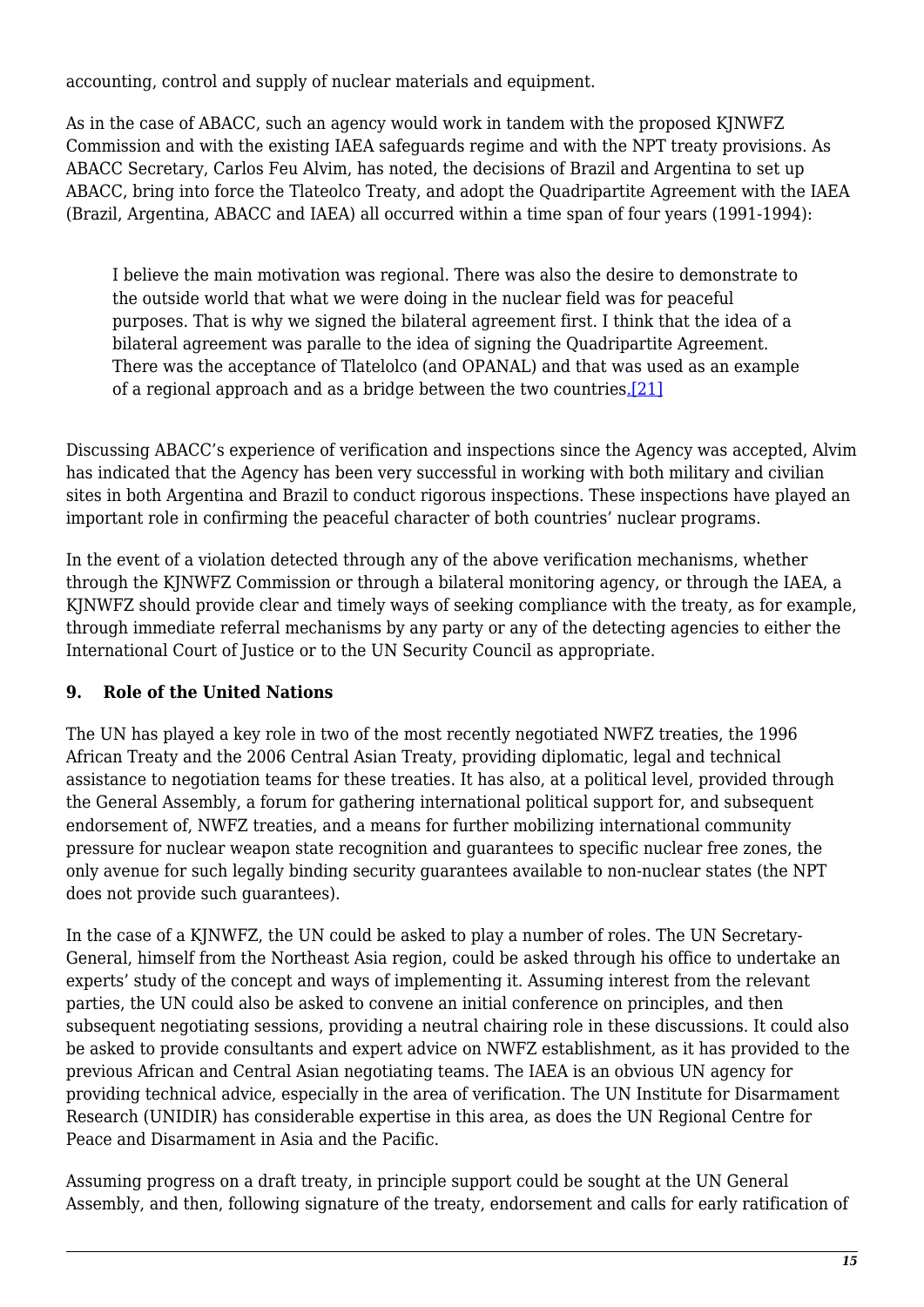the security guarantee protocols at subsequent General Assemblies.

# **10. Conclusion**

There is much at the stake in the Northeast Asia region: the presence of three nuclear capable states, all possessing large militaries; the involvement of two major nuclear powers (the US and China) with allies on opposing sides; a past history of major conflicts, a current history of distrust and suspicion; and the close proximity of large population concentrations highly vulnerable to both the immediate and aftermath of even a limited nuclear exchange.

The negotiation of a KJNWFZ would play a very significant regional role in acting as a circuitbreaker in the current downward spiral of mistrust. It would serve to confirm and guarantee in a rigorously verified and transparent way the current non-nuclear-weapon status of Japan and South Korea, while acting as an important confidence-building step that would enable North Korea to join such a zone at a later date. An entry-into-force mechanism similar to the Tlatelolco Treaty would be helpful in encouraging North Korea to sign up to the zone prior to bringing it into force for its own territory. Concurrent negotiations to reach a final settlement of the Korean War would be an important step in bringing North Korea into a KJNWFZ arrangement sooner rather than later, while the negative security guarantee offered under such a zone would be a powerful inducement for North Korea to join.

Such a zone would also have the longer term regional benefit of defusing potential nuclear competition and rivalry between Japan and South Korea. While relations are currently cordial, the past history of the two countries and the possibilities at some future date of more nationalist governments in either country would argue for locking both into binding and rigorously verified nonnuclear treaty arrangements. It would also not be beyond the possibility that North Korean nuclear weapon acquisition, limited as it is, would provide a pretext for either Japan or South Korea to themselves withdraw from the NPT and become embroiled in a nuclear arms race.

While establishment of such a zone might raise fears of losing the protection of the "nuclear umbrella" provided by US extended deterrence arrangements for Japan and South Korea, the zone would serve to provide compensating protection through both negative and positive security guarantees. Such guarantees, through protocol undertakings and the UN Security Council, would replace the current nuclear umbrella with undertakings to protect the region through conventional defence means against any threat or use of nuclear weapons by a non-zonal country. It should be noted that seeking defence through a nuclear umbrella is somewhat contradictory for this region since the fallout from nuclear explosions is likely to have devastating short and long term consequences for both attacking and defending countries.

The time is now ripe for the leaderships in Korea and Japan to show the same kind of vision that Brazilian and Argentina leaders showed in the early 1990s in averting the kind of nuclear arms race that would have undermined their economic development at the same time as risking future nuclear conflict. Internationally, the commitment of the US Obama Administration to a reduced reliance on nuclear weapons and an ultimately nuclear-free-world, the recent unanimous final document of the 2010 NPT Review Conference calling for expansion of NWFZs, and the greater openness of the US and other nuclear powers to NWFZ establishment, particularly in areas of regional conflict, suggest that we now have a new window of opportunity for denuclearization of Northeast Asia despite the current crisis in relations between the two Koreas.

As poet-songwriter Leonard Cohen tells us in one of his characteristically haunting songs: "There is a crack in everything…that's how the light gets in!". There is now a crack, in fact many cracks, in the nuclear walls and ramparts that states have erected around themselves in the name of a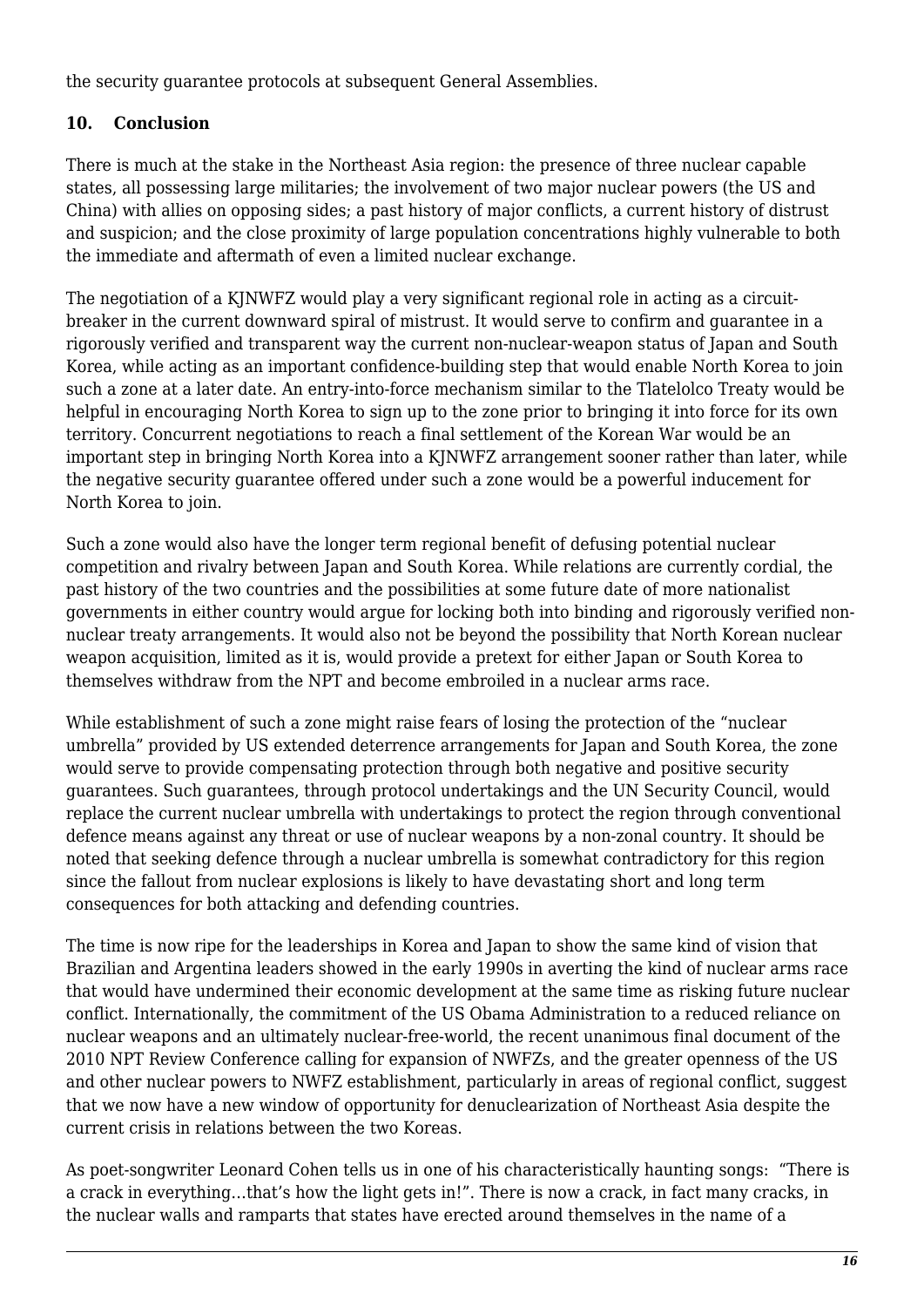questionable deterrence. The cracks are called nuclear-free-zones. That's how the light gets in.

# <span id="page-16-0"></span>**III. Citations**

<span id="page-16-1"></span>[1] Wit, Joel, "Don't Sink Diplomacy", Policy Forum Online 10-030A, May 27, 2010, [www.nautilus.org/fora/security/10030Wit.html](http://nautilus.org/fora/security/10030Wit.html)., accessed August 26 2010.

<span id="page-16-2"></span>[2] Pollack, Jonathan D. & Reiss, Mitchell B., The Nuclear Tipping Point: Why States Reconsider Their Nuclear Choices, Brookings, Washington DC, 2004, pp.261-266.

<span id="page-16-3"></span>[3] Davies, Glyn, US Ambassador to 2010 NPT Review Conference, statement, May 10, 2010. <http://www.reachingcriticalwill.org/legal/npt/revcon2010/statements.html>, accessed August 26 2010.

<span id="page-16-4"></span>[4] UN, 2010 NPT Review Conference, "Nuclear Non-Proliferation Treaty Review Adopts Outcome Document At Last Minute", press release, New York, May 28, 2010, [http://www.reachingcriticalwill.org/legal/npt/2010index.html,](http://www.reachingcriticalwill.org/legal/npt/2010index.html) accessed August 26 2010.

<span id="page-16-5"></span>[5] Peter Hayes and Michael Hamel-Green, "The Path Not Taken, The Way Still Open: Denuclearizing The Korean Peninsula And Northeast Asia," The Asia-Pacific Journal, 50-1-09, December 14, 2009.

<span id="page-16-6"></span>[6] Nautilus Institute, "Korea-Japan Nuclear Weapon Free Zone (KJNWFZ) Concept Paper," February 15, 2010. [www.nautilus.org/initiatives/korea-japan-nwfz](https://nautilus.org/initiatives/korea-japan-nwfz), accessed August 26 2010.

<span id="page-16-7"></span>[7] Ibid.

<span id="page-16-8"></span>[8] Ibid.

<span id="page-16-9"></span>[9] Asahi Shimbun, Editorial, August 6, 2009

<span id="page-16-10"></span>[10] For a detailed account and analysis of the negotiations that led up to the ABACC agreement and Brazil and Argentine decision to bring the Tlatelolco Treaty into force for their countries, see Redick, John R., "Nuclear Illusions: Argentina and Brazil", The Henry L.Stimson Centre, Occasional Paper No.25, December 1995.

<span id="page-16-11"></span>[11] The text of this provision is as follows: "Article 28 (2). All signatory States shall have the imprescriptable right to waive, wholly or in part, the requirements laid down in the preceding paragraph. They may do so by means of a declaration which shall be annexed to their respective instrument of ratification and which may be formulated at the time of deposit of the instrument or subsequently. For those States which exercise this right, this Treaty shall enter into force upon deposit of the declaration, or as soon as those requirements have been met which have not been expressly waived." (Robles, Alfonso Garcia, "The Latin American Nuclear-Weapon-Free Zone", The Stanley Foundation, Muscatine, Iowa, Occasional Paper 19, May 1979, p.29). Since the treaty under Article 28 (1) required the treaty to come into force for all countries in the zone, almost all countries except Brazil and Argentina chose to waive the Article 28(1) requirement, thereby bringing the treaty into force for their countries.

<span id="page-16-13"></span><span id="page-16-12"></span>[12] Robles, Alfonso Garcia, "The Latin American Nuclear-Weapon-Free Zone", The Stanley Foundation, Muscatine, Iowa, Occasional Paper 19, May 1979, p.12.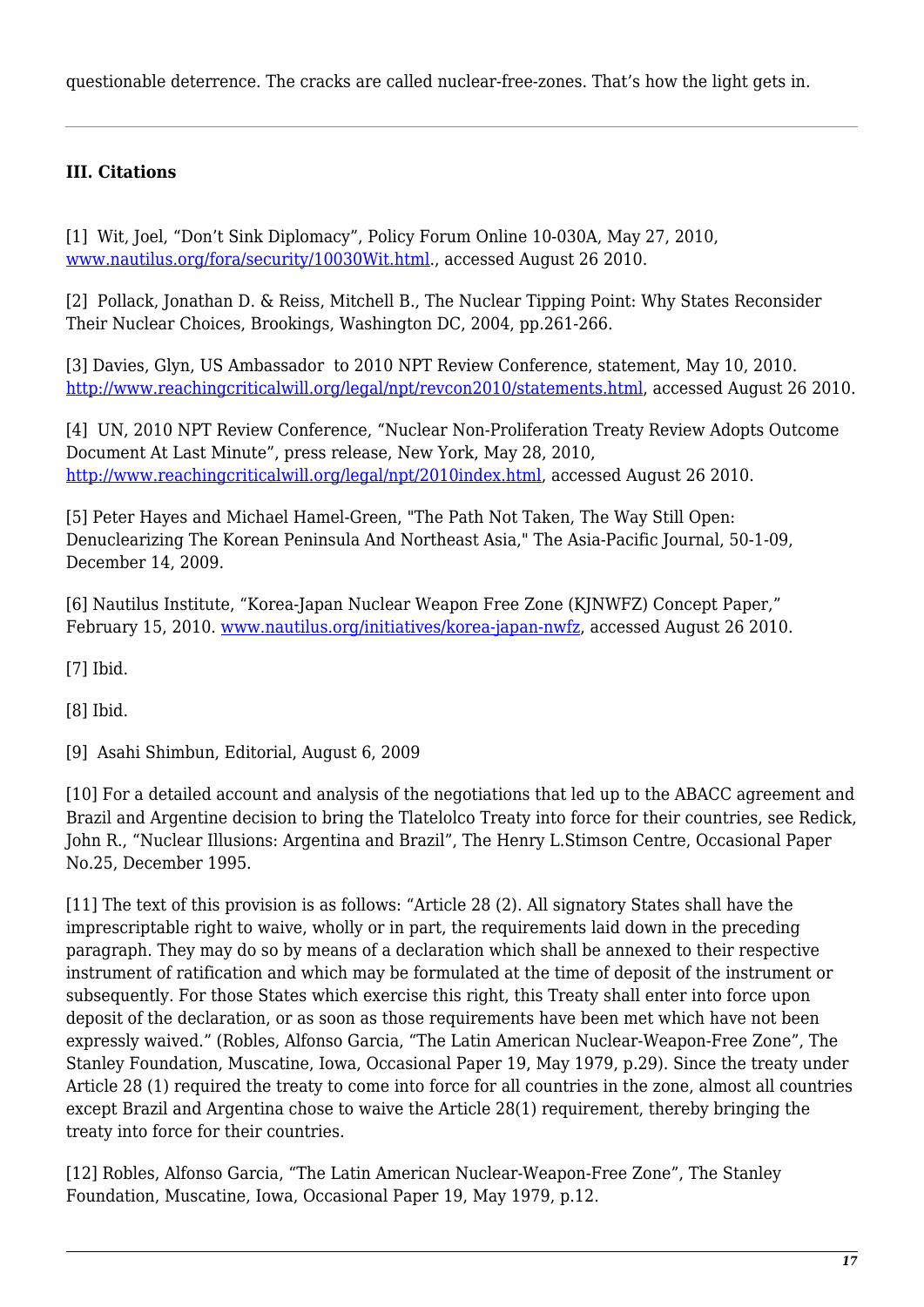[13] For details of the negotiation and text of the African NWFZ Treaty, see: Adenji, Oluyemi, The Treaty of Pelindaba on the African Nuclear-Weapon-Free Zone, UNIDIR, Geneva, 2002.

<span id="page-17-1"></span>[14] Roscini, Marco, "Something Old, Something New: The 2006 Semipalatinsk Treaty on a Nuclear Weapon-Free Zone in Central Asia", Chinese Journal of International Law, Vol.7 No.3, 2008, pp.593- 624.

<span id="page-17-2"></span>[15] Goldblat, Jozef, Arms Control: The New Guide to Negotiations and Agreements, PRIO/SIPRI/Sage, London, 2003. [Part II Agreements and Parties, CD ROM section, 1992]

<span id="page-17-3"></span>[16] Umebayashi, Hiromichi, "A Model Treaty on the Northeast Asia Nuclear-Weapon-Free Zone" Peace Depot, Yokohama, November 2005.

<span id="page-17-4"></span>[17] Ibid.

<span id="page-17-5"></span>[18] Ibid.

<span id="page-17-6"></span>[19] Endicott, John and Gorowitz, "Track-II Cooperative Regional Security Efforts: Lessons from the Limited-Nuclear-Weapons-Free Zone for Northeast Asia", Pacifica Review, 11, 3,1999, pp.3293- 3324; Endicott, John, "Limited Nuclear-Weapon-Free Zones: The Time Has Come", Korean Journal of Defense Analysis, vol.20, no.1, March 2008, pp.13-26; also see following website for further details of this initiative:

[http://www.cistp.gatech.edu/programs/nuclear-nonproliferation/weaponsfreezone.html,](http://www.cistp.gatech.edu/programs/nuclear-nonproliferation/weaponsfreezone.html) accessed August 26 2010.

<span id="page-17-7"></span>[20] Cheon, Seongwhun, "Applying ABACC Experiences to the Korea Peninsula: Possibilities and Action Plans", Paper presented to Institute for Science and International Security (ISIS) Conference, "Building Nuclear Confidence on the Korean Peninsula", July 23 2001, <http://www.isis-online.org/publications/dprk/cheon.pdf>, accessed August 26 2010.

<span id="page-17-8"></span>[21] Alvim, Carlos Feu, "Potential Application of the ABACC Model to Other Regions", Paper presented to Institute for Science and International Security (ISIS) Conference, "Building Nuclear Confidence on the Korean Peninsula", July 23 2001,

[http://isis-online.org/conferences/detail/building-nuclear-confidence-on-the-korean-peninsula-procee](http://isis-online.org/conferences/detail/building-nuclear-confidence-on-the-korean-peninsula-proceedings-of-the-july/10) [dings-of-the-july/10,](http://isis-online.org/conferences/detail/building-nuclear-confidence-on-the-korean-peninsula-proceedings-of-the-july/10) accessed August 26 2010.

#### <span id="page-17-0"></span>**IV. Nautilus invites your responses**

The Nautilus Peace and Security Network invites your responses to this report. Please leave a comment below or send your response to: [napsnet@nautilus.org.](mailto:napsnet@nautilus.org) Comments will only be posted if they include the author's name and affiliation.

View this online at: https://nautilus.org/napsnet/napsnet-special-reports/implementing-a-japaese-korean-nuclear-weapon-free-zone-precedents-legal-forms-governance-scop- -and-domain-verification-and-compliance-and-regional-benefits/

Nautilus Institute 2342 Shattuck Ave. #300, Berkeley, CA 94704 | Phone: (510) 423-0372 | Email: